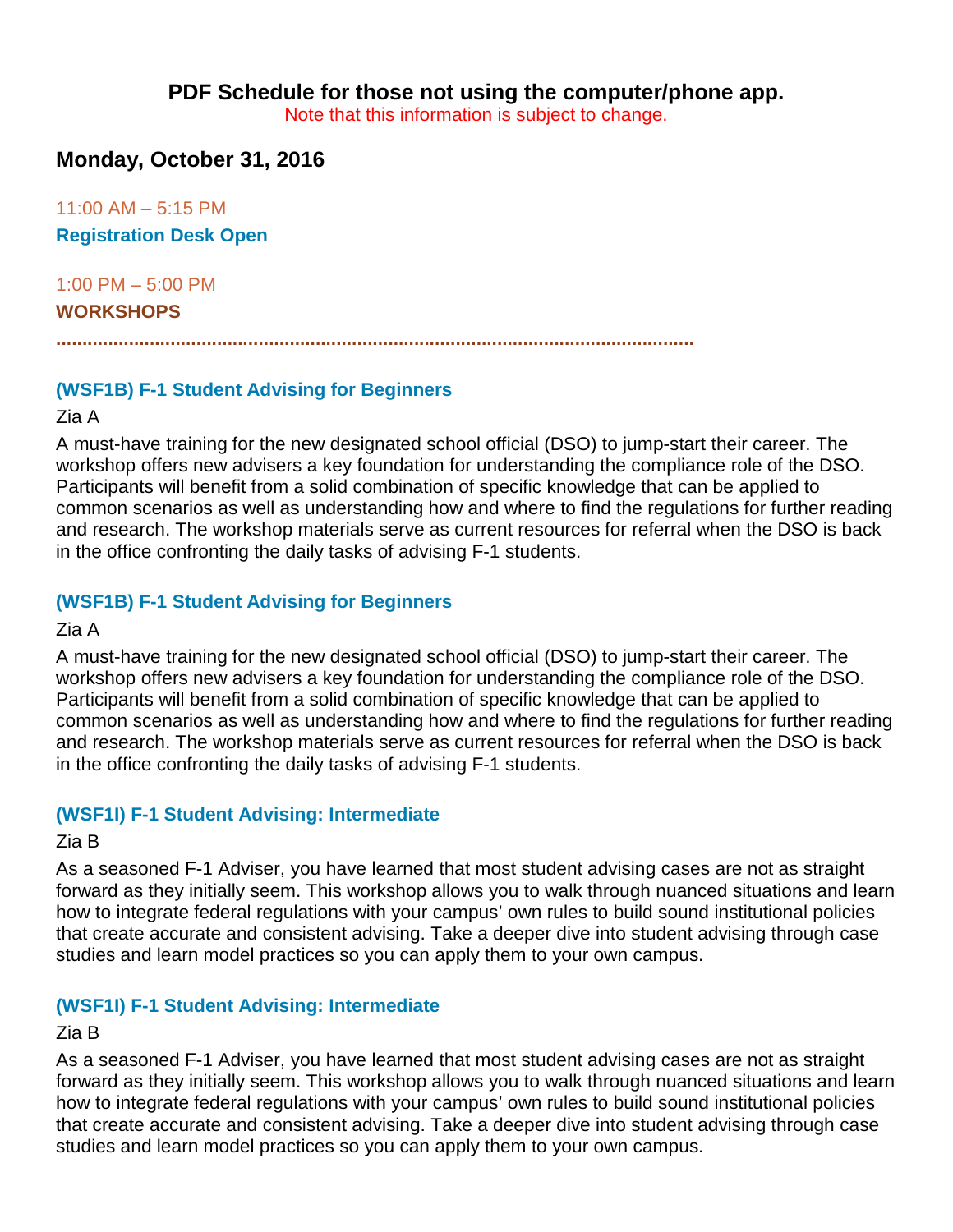#### **(WSJI) J-1 Advising: Intermediate**

#### Zia C

This workshop compliments and broadens your knowledge gained after completing the J-1 Advising for Beginners workshop since it goes more deeply into grey areas of J advising. This workshop is designed to help you think through the development of policies, procedures, and practices necessary to maintain a healthy J program for your institution. Ample time is provided to focus on model practices based on current scenarios as well as to reflect on how these practices could improve your own J program.

#### **(WSJI) J-1 Advising: Intermediate**

#### Zia C

This workshop compliments and broadens your knowledge gained after completing the J-1 Advising for Beginners workshop since it goes more deeply into grey areas of J advising. This workshop is designed to help you think through the development of policies, procedures, and practices necessary to maintain a healthy J program for your institution. Ample time is provided to focus on model practices based on current scenarios as well as to reflect on how these practices could improve your own J program.

# **Tuesday, November 1, 2016**

8:30 AM – 12:30 PM **WORKSHOPS**

**...........................................................................................................................**

## **(WSF1B) F-1 Student Advising for Beginners**

Zia A

A must-have training for the new designated school official (DSO) to jump-start their career. The workshop offers new advisers a key foundation for understanding the compliance role of the DSO. Participants will benefit from a solid combination of specific knowledge that can be applied to common scenarios as well as understanding how and where to find the regulations for further reading and research. The workshop materials serve as current resources for referral when the DSO is back in the office confronting the daily tasks of advising F-1 students.

## **(WSF1I) F-1 Student Advising: Intermediate**

#### Zia B

As a seasoned F-1 Adviser, you have learned that most student advising cases are not as straight forward as they initially seem. This workshop allows you to walk through nuanced situations and learn how to integrate federal regulations with your campus' own rules to build sound institutional policies that create accurate and consistent advising. Take a deeper dive into student advising through case studies and learn model practices so you can apply them to your own campus.

#### **(WSJI) J-1 Advising: Intermediate**

Zia C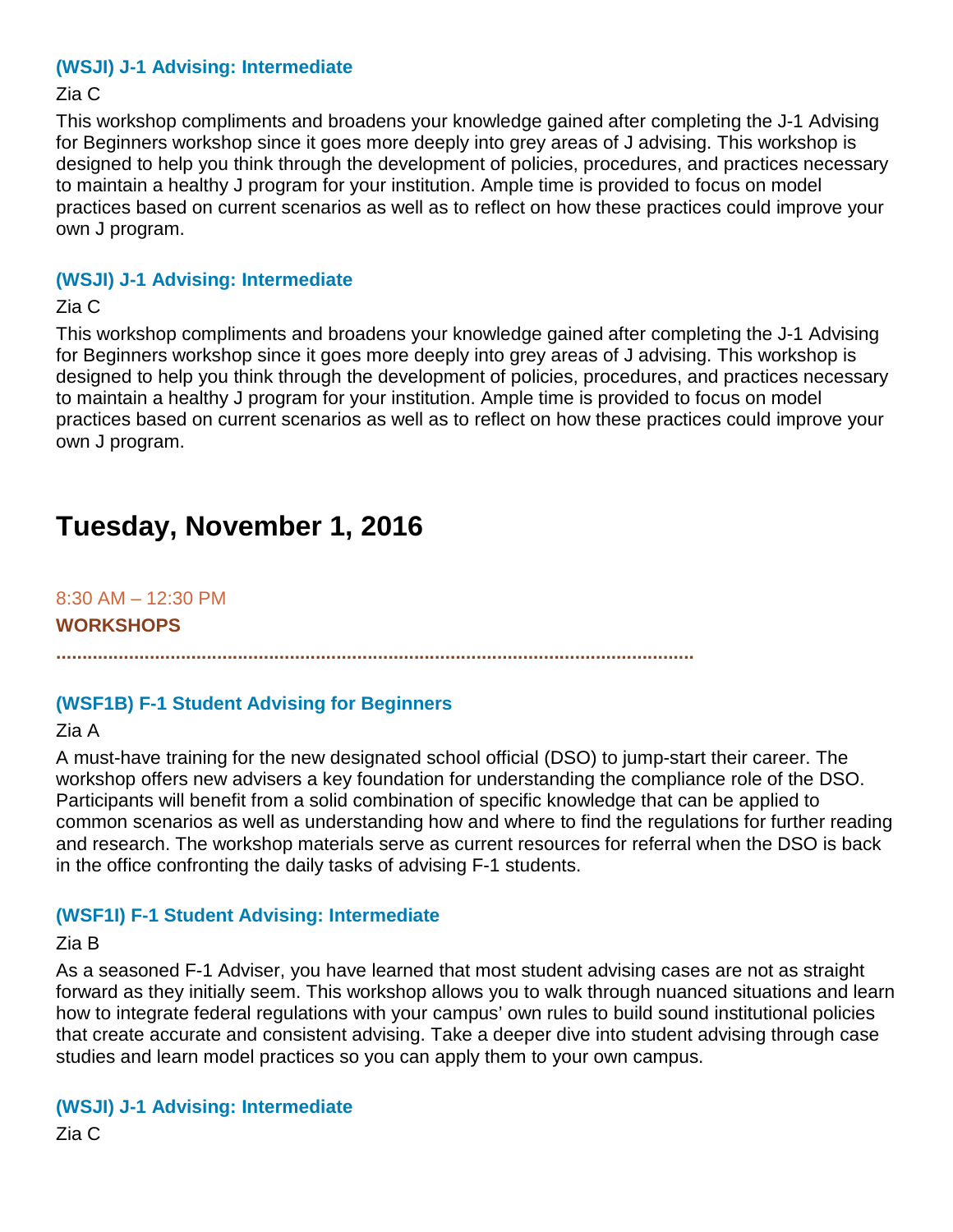This workshop compliments and broadens your knowledge gained after completing the J-1 Advising for Beginners workshop since it goes more deeply into grey areas of J advising. This workshop is designed to help you think through the development of policies, procedures, and practices necessary to maintain a healthy J program for your institution. Ample time is provided to focus on model practices based on current scenarios as well as to reflect on how these practices could improve your own J program.

#### 1:00 PM – 5:00 PM

**Workshop: ADVANCING AND EVALUATING YOUR INTERNATIONAL STUDENT ORIENTATION**

**...........................................................................................................................**

#### **(STOR) Advancing and Evaluating Your International Student Orientation**

#### DeVargas Room

An evaluation of International Student Orientation Learning Outcomes and Objectives will be presented from an Instructional Technology and Learning Sciences perspective using the ADDIE model of designing instruction. The workshop will also include best practices from an international immigration advisor and student services perspective and from two institutions

#### 5:00 PM – 6:00 PM

#### **Newcomer's Session**

#### Zia A

Are you new to the field of international education and/or new to NAFSA? Attending your first regional conference or new to Region II? If any of these apply to you, please join us for this session. We will present some information about NAFSA and about Region II, and then provide an opportunity for you to network. The full Region II team will be present so that you can meet key contacts.

#### 6:15 PM – 8:15 PM

**OPENING RECEPTION AT PALACE OF THE GOVERNORS MUSEUM (LINCOLN AVE & W. PALACE AVE.)**

**...........................................................................................................................**

#### **(OPEN) Opening Reception at Palace of the Governors Museum (Lincoln Ave & W. Palace Ave.)**

Attend the Opening Reception at the Palace of the Governors (Lincoln Avenue and W. Palace Avenue). Delight in some appetizers and drinks while networking with colleagues and taking in the museum's finest collections. Originally constructed in the early 17th century as Spain's seat of government for what is today the American Southwest, the Palace of the Governors chronicles the history of Santa Fe, as well as New Mexico and the region. This adobe structure, now the state's history museum, was designated a Registered National Historic Landmark in 1960 and an American Treasure in 1999.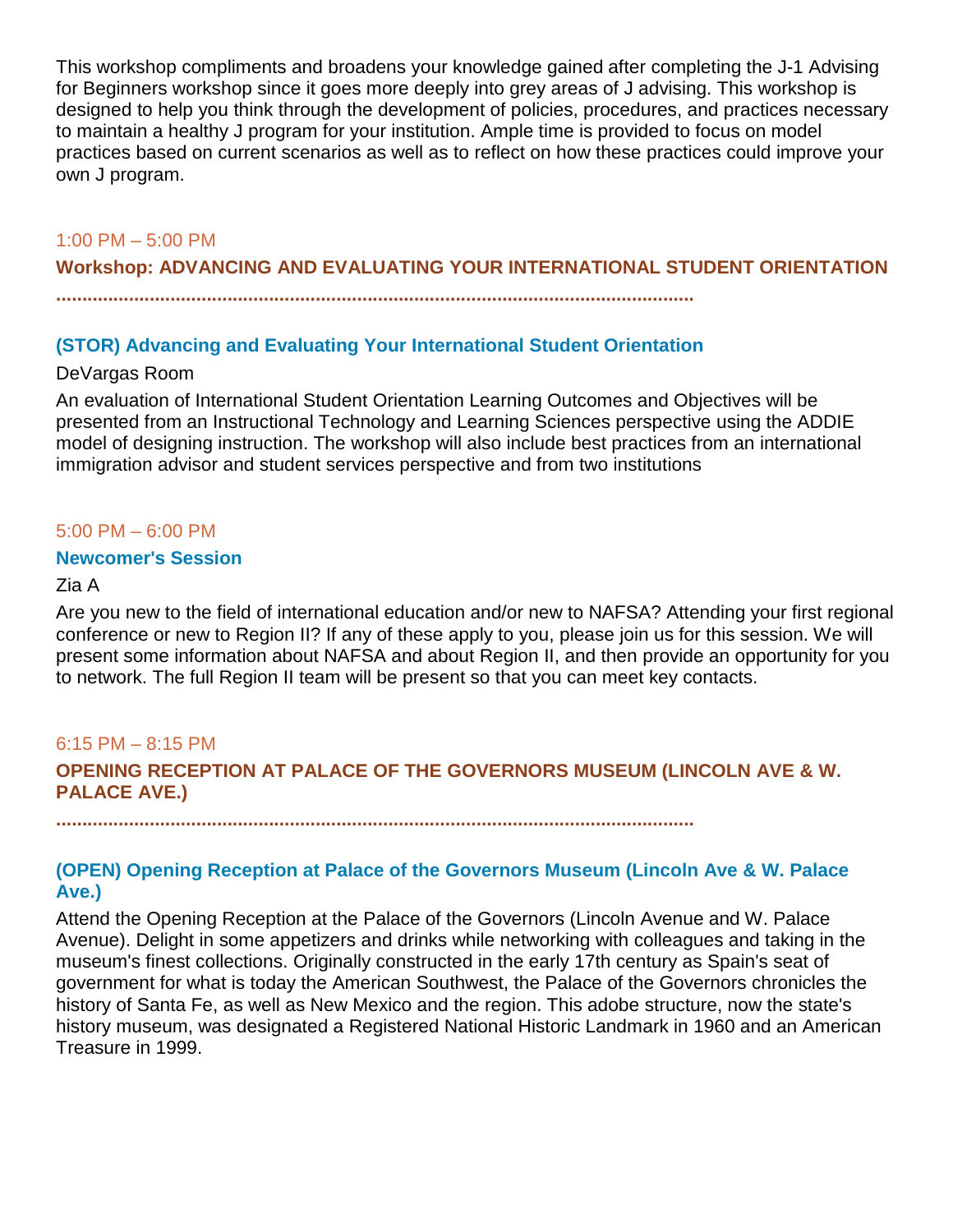# **Wednesday, November 2, 2016**

 $7:30$  AM  $-9:00$  AM

**SANTA FE MORNING WALKING TOUR (Registration required)**

**...........................................................................................................................**

## **(TOUR) Santa Fe Morning Walking Tour**

Enjoy a morning walking tour of Santa Fe. Know where to locate shops, restaurants, galleries, and other fun activities! Hear about the rich history Santa Fe offers to its visitors. Meet in the hotel lobby at 7:30am and be sure to wear some layers as it's likely to be chilly.

9:00 AM – 10:15 AM

**SESSIONS**

**...........................................................................................................................**

#### **Balancing Liability and Service Expectations in International Student & Scholar Advising** Anasazi Ballroom North

Practical advice for ISSS professionals who assist international students and scholars with complex immigration matters on avoiding personal and organizational liability and risk while responding effectively to individual and institutional needs. Session will 1) address specific issues that arise when non-lawyers are responsible for immigration matters; 2) raise awareness of the liabilities associated with discussing immigration strategies and assisting with certain applications and petitions; 3) present ways to mitigate risks when advising individuals who do not have a formal relationship with the institution including applicants, dependents, and job candidates. Participants will be able to differentiate between "specific advice" and "general guidance" and assess and minimize their own vulnerabilities.

**Chair:** Amanda Anna Thompson, LLB, Purdue University-Main Campus **Co-Presenter:** Michelle Larson-Krieg, M.A., J.D., University of Colorado Denver

#### **Federal Government Resources for Health and Safety Abroad**

#### Zia A

Learn about the assistance the U.S. Department of State can provide to U.S. students, faculty, and administrators while traveling, studying, or living overseas. Resources include travel warnings, passports, and emergency assistance. Representatives from the U.S. Department of State have been invited to present. Participants will learn how to use federal government resources to prepare their students for travel abroad, how to resolve passport issues, and how to find assistance in an emergency.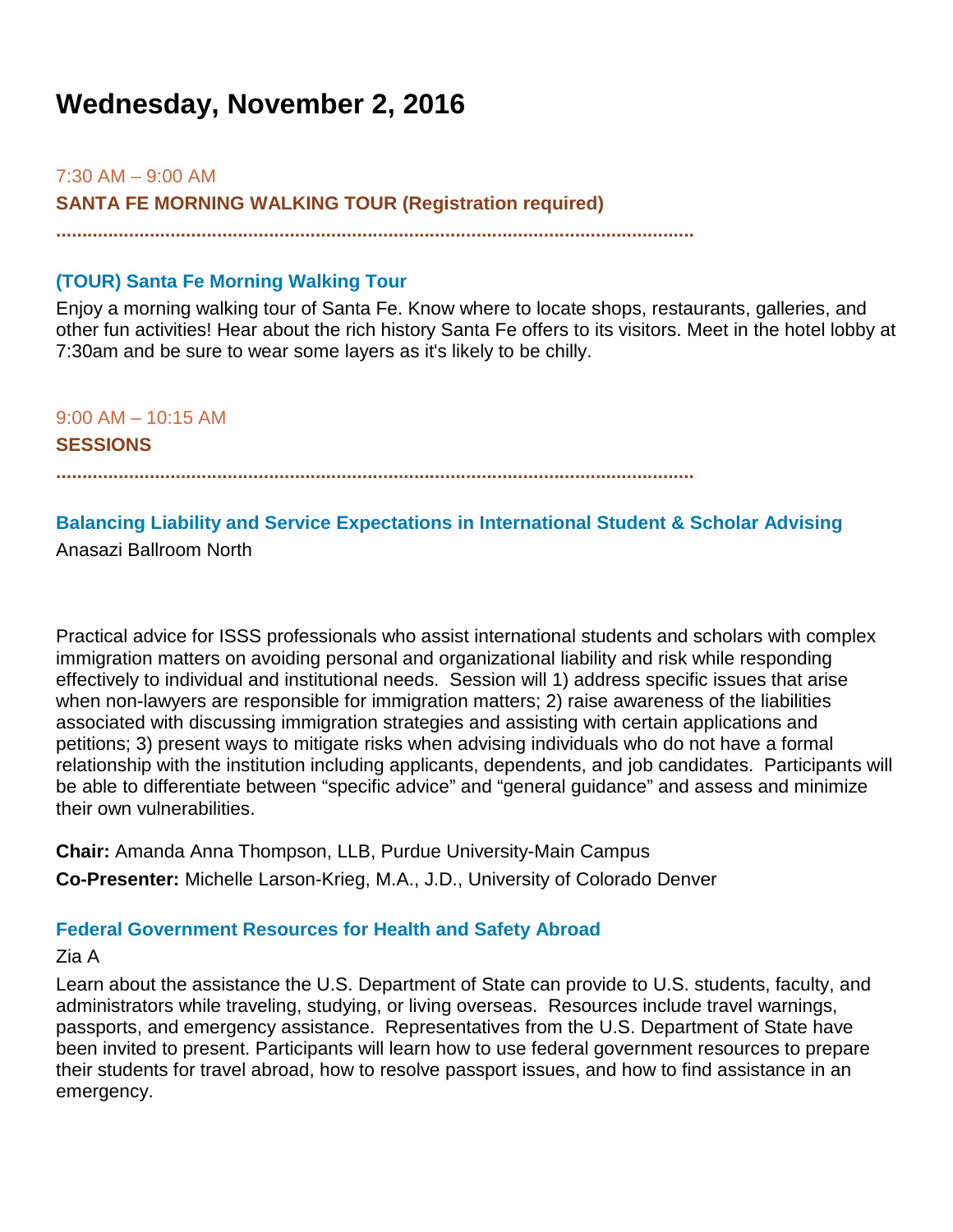**Chair:** Mariel Goble, Northern Arizona University **Co-Presenter:** Zachary Tobin, M.A. , Northern Arizona University

## **Hiring "The Right Stuff"**

Eldorado Grand Ballroom B

Theater productions take months of rehearsal, specialized coaching, and precise coordination among many specifically trained technicians, yet a wise director once said, "Casting is 90% of the work." The same is true for the stage of your international office. Would you hire John Wayne to play the part of Michael Jackson? Or Pamela Anderson to play the part of Maria Von Trapp? Talented in their own ways, they wouldn't be the right fit. In this session, learn specific techniques and general insights to interview and select the right person for the type of job and type of office you have. Co-presenters have 13 years of combined experience in Human Resources and backgrounds ranging from the hiring of student workers to the search for top-level senior management positions.

**Chair:** Linda Maria Alvarado, M.A. in Anthropology, Northern Arizona University Center for International Education

**Co-Presenter:** Sheila Anders, M. Administration, Northern Arizona University Center for Internation **Education** 

## **Meeting the Needs and Wants of International Students with Low English Proficiency in Their U.S. Educational Journey**

#### DeVargas Room

International students contribute in many important ways to their U.S. schools and universities. They increase diversity, provide alternative perspectives, and if they have a positive experience, are likely to promote their schools both locally and in their home countries. Lacking English proficiency may prevent equal access to the resources that are available to other students. Presenters surveyed international students in secondary schools and in intensive English programs as well as their program administrators on perceived challenges related to cultural, academic, and social adjustments. The survey results will be shared and include an exchange of ideas on how institutions can differentiate programs and services to meet the particular needs of limited English proficiency students and increase student overall satisfaction, success, and institutional retention.

**Chair:** Sandra Reno, M.A. TESOL, University of Colorado-Colorado Springs Office of International **Education** 

**Co-Presenters:** Ruby Cheng, MBA, University of Colorado-Colorado Springs; Cecilia Costelow, B.A. , Colorado School of English

#### **Non-resident Tax - What You Need to Know**

Zia B

The objective of the session is to inform the audience of the basic tax information and rules for international students and scholars in the US.

The topics to be covered include:

- 1. Filing requirements
- 2. Forms required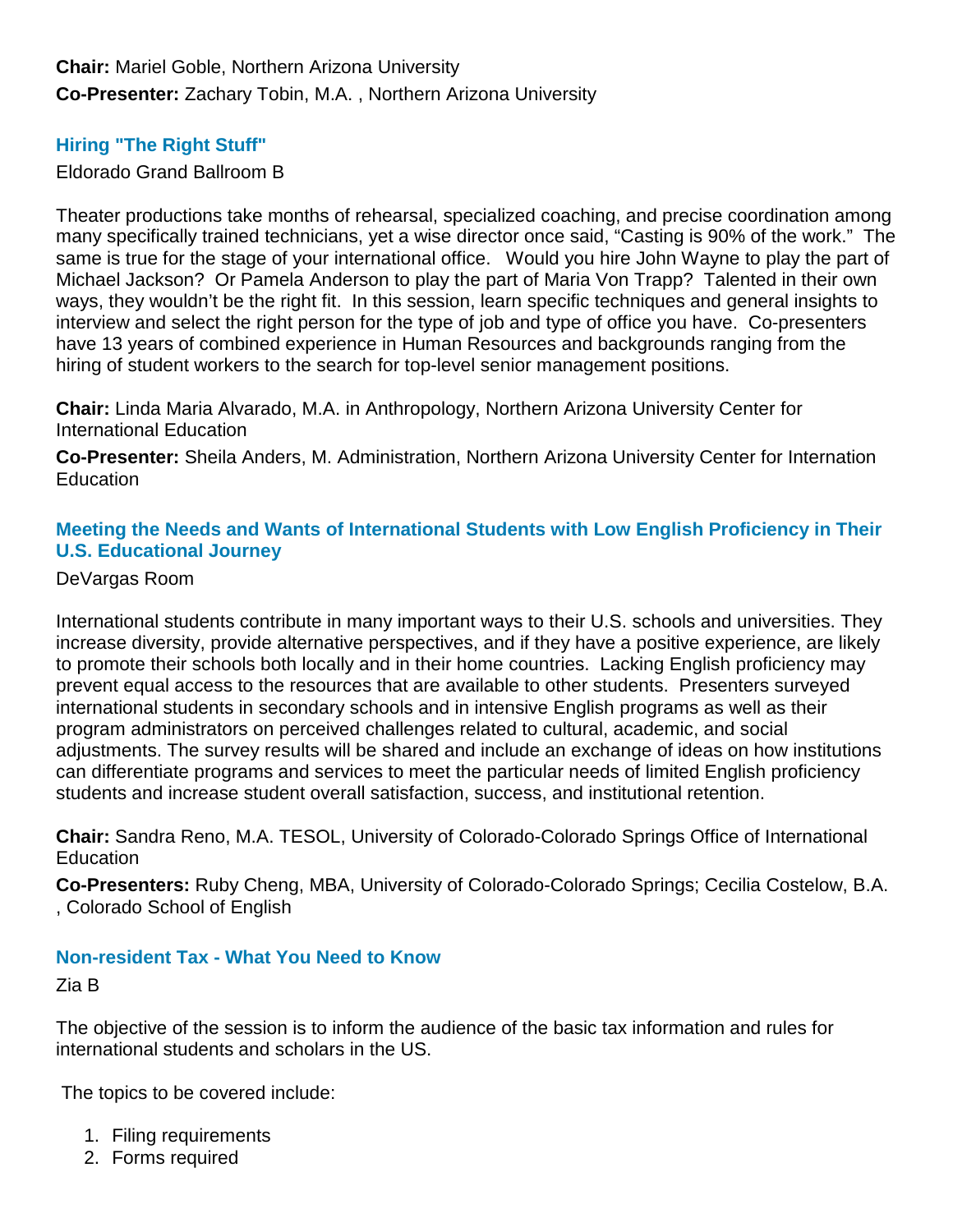- 3. Federal requirements
- 4. State requirements
- 5. Implications of non-filing
- 6. Advice after mis-filing or not filing in previous years
- 7. Giving advice and liability issues for the ISSO
- 8. Profile of students who currently file taxes
- 9. Information support resources (IRS, VITA, online software)
- 10.Thoughts on gaining institutional support to fund tax programs
- 11.Ideas for presenting information to students to get them to comply

The information delivered will be very practical advice, leaving the audience confident with the overview of their students/scholars filing obligations.

The workshop will also provide details on the tax behaviour of 56,000 international students in 2015.

**Chair:** Enda Kelleher, BBLS. MSC (MP), Sprintax

**Co-Presenter:** Deborah A. Parris, MS Leadership, Embry-Riddle Aeronautical University

## **Outreach and Engagement Strategies for Long-term International Experiences**

Zia C

While short term, faculty-led programs are trending across institutions, we must find ways to continue to provide outreach and engagement for longer term international experiences. Semester/year academic exchange type programs require students to be informed, prepared, and enthralled. This session will provide the tools necessary for advisors to successfully engage students and increase interest in full-immersion and long-term academic international experiences.

**Chair:** Riley Sklar, Knowledge Exchange Institute

**Co-Presenters:** Kari Rankin, M.S, New Mexico State University; Belkis Jacquez, New Mexico State University; Taylor Uselman, New Mexico State University

## **Where Is This All STEM-ing from Anyway?**

#### Eldorado Grand Ballroom A

This session will discuss the new 24-month OPT STEM Extension rule in detail. The presenters will briefly discuss the impetus for the new rule and the transition from viewing OPT as employment authorization to looking at OPT more as an extension of an academic program/ training. The presenters will discuss the OPT Training Plan and the new burdens for schools and employers, as well as other OPT STEM Extension related issues.

**Chair:** Maria Zellar Maxim, JD, University of Colorado-Boulder

**Co-Presenters:** Samuel Brown, EdD, Brigham Young University International Services; Stacey Bailey, Kansas State University Office of International Programs

**...........................................................................................................................** 10:15 AM – 10:30 AM **Coffee Break – Expo Hallway ...........................................................................................................................**

## 10:30 AM – 11:45 AM

**SESSIONS**

**...........................................................................................................................**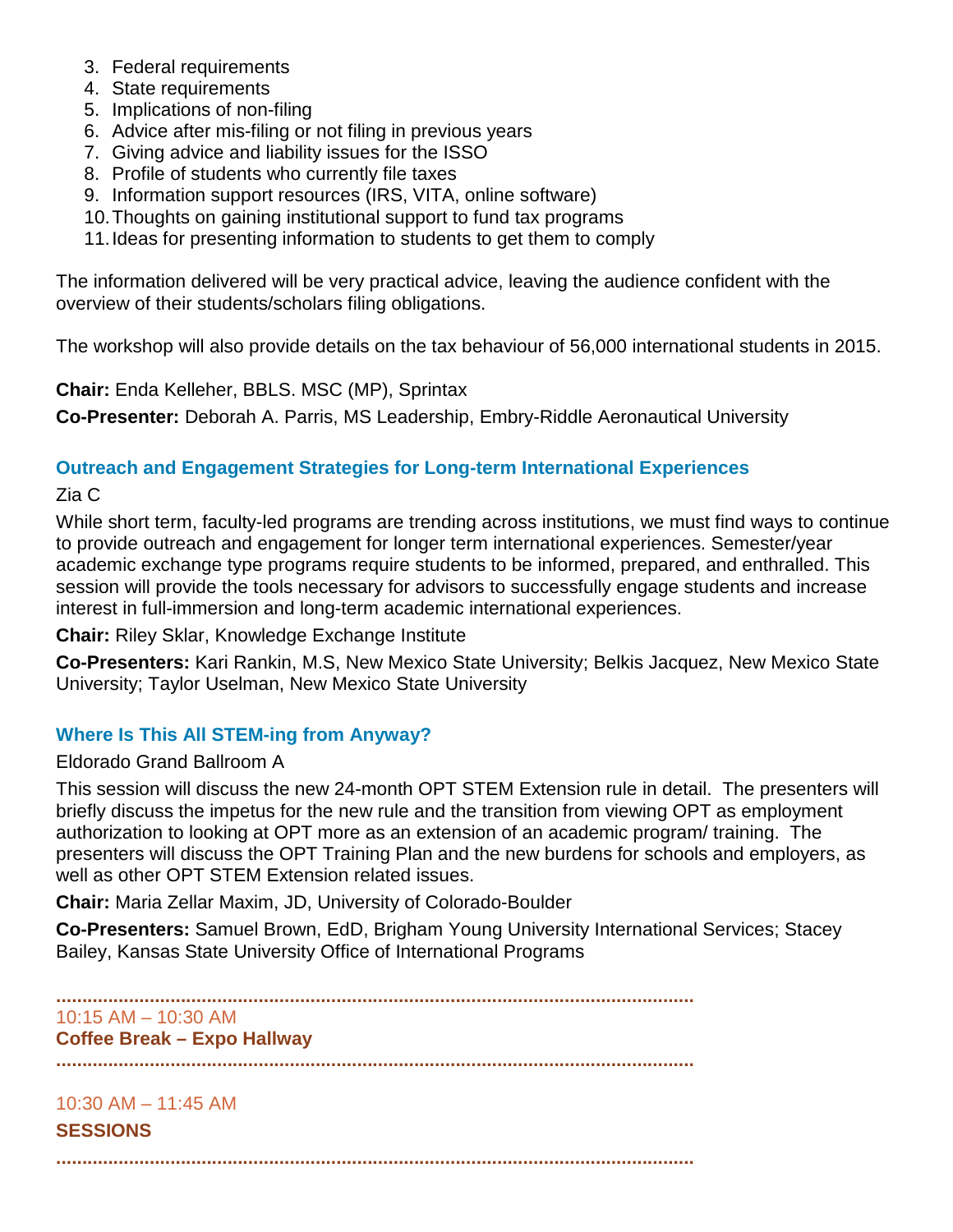## **Increasing Study Abroad Enrollments Through Traditional Sales and Marketing Practices** Zia C

The words "sales" and "marketing" often have bad connotations within the field of higher education. Regardless, we use sales and marketing techniques every day (with varying degrees of success) when working with potential education abroad students. This session will first introduce traditional and cutting-edge sales and marketing practices that are commonly used within the business world outside of higher education. Following will be the chance for participants to assess their own outreach and retention practices and compare them with what successful sales and marketing professionals use on a daily basis. Finally, we will open it up to a discussion for all participants to share how they have been successful in increasing retention through individual interactions and large marketing efforts.

**Chair:** Zachary Tobin, M.A. , Northern Arizona University

## **Co-Presenter:** Samantha Martin, Via TRM

## **Personal Branding, Practical Experience, and Launching Careers in International Education** Zia A

Breaking into the professional arena of international education grows more challenging every year. To stand out in a crowded market place, you can't play by the same old rules. We'll share what you can do differently (and better) to finally land a job you can be proud of in IE? Seasoned professionals will dive into the key knowledge, experience, and skills necessary to get your foot in the door and outline the unique strategies and tactics for building a successful career that stands the test of time.

#### Attendees will:

- Understand the career landscape in international education (beyond education abroad)
- Learn what employers value most in entry-level and emerging job candidates
- How to gain strategic experience in international education
- How to optimize your job search to get more interviews and job offers
- Develop their professional relationships (network) in meaningful ways

## **Chair:** Brooke Roberts, Inside Study Abroad

**Co-Presenter:** Christopher Churma, Institute for Shipboard Education/Semester At Sea

## **Sexual Assault, Title IX and Conduct Abroad**

## Eldorado Grand Ballroom B

This session will define and discuss sexual assault and Title IX responsibilities in relation to Education Abroad students. The discussion will begin with an overview of the Student Code of Conduct and move into the current legal climate of sexual assault and consent for college students within the realm of Title IX regulations. We will focus on how to prevent sexual assault incidents by training faculty and students going abroad, and review incident management and support for Education Abroad advisors and related campus staff. As Education Abroad advisors we will share our experiences and insight into these matters, and conclude with an open discussion with the audience on particular incidents and case studies.

**Chair:** Mikaela Terry, Northern Arizona University **Co-Presenter:** Amanda Williamson, Northern Arizona University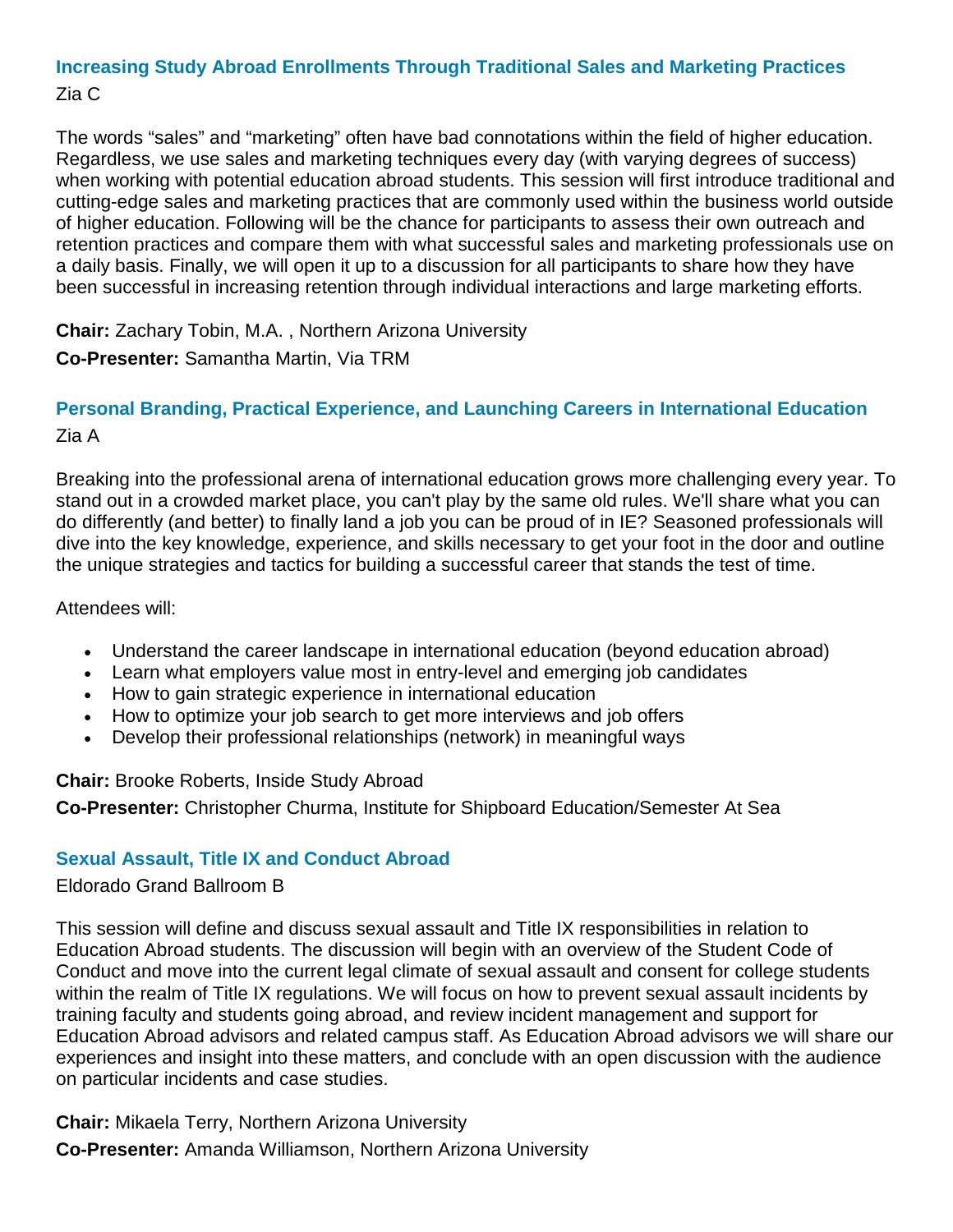#### **Staying Safe in a Fractious World: a Primer for International Students**

## Zia B

Most of us prepare our outgoing students with safety information relative to the culture they will be visiting. We tell them to let someone know where they are going.. They are cautioned about public drinking and advised to be on the lookout for pickpockets. We tell them to be wary of large crowds and demonstrations and make friends with members of the international community so they will blend in a bit. But what are our strategies to help visiting students deal with anti-Muslim sentiment or understand equal rights and the LGBTQ community or opportunities for women What should they about know about the police? What are the rules for drinking and driving? Are there likely to be guns on campus? in town? And in Colorado - what do they know about marijuana? This open forum is to help us develop strategies that will contribute to the safety and cultural integration of our international students.

## **Strategically Aligned Global Experiences: A Model for Teacher Education Programs**

#### DeVargas Room

This presentation will introduce an innovative model for infusing global and intercultural experiences in teacher education programs as a pathway for candidates to grow as globally and interculturally proficient professionals. Our immersive experiences target the specific linguistic and cultural demographic of the community we serve. We believe that strong cultural competence is a pedagogical imperative and provide experiences for our teacher candidates to respond actively to the cultural disconnects their students experience. Our session will advance the discussions on strategic approaches to preparing teachers to serve all learners.

**Chair:** Parker Fawson, Utah Valley University

**Co-Presenters:** Vessela Ilieva, Utah Valley University; Raquel Cook, Utah Valley University

#### **U.S. Department of States Exchange Visitor Program (EVP): Office of Program Administration (OPA)**

#### Eldorado Grand Ballroom A

Renee Francis with the U.S. Department of States' Exchange Visitor Program (EVP) Office of Program Administration (OPA) will provide an OPA update. OPA is tasked by EVP to oversee the J-1 visitor program and the welfare of its participants. Ms. Francis will help J-1 program sponsors understand their reporting obligations and the reporting process. She will have several case studies to help J-1 program sponsors understand the different reporting scenarios they may encounter. **Chair:** Maria Zellar Maxim, JD, University of Colorado-Boulder

# 12:00 PM – 1:45 PM

#### **AWARDS LUNCHEON**

**...........................................................................................................................**

## **(AWLUN) Award Luncheon**

#### Anasazi Ballroom

Join fellow conference attendees for lunch and presentation of special leadership and service awards within the region.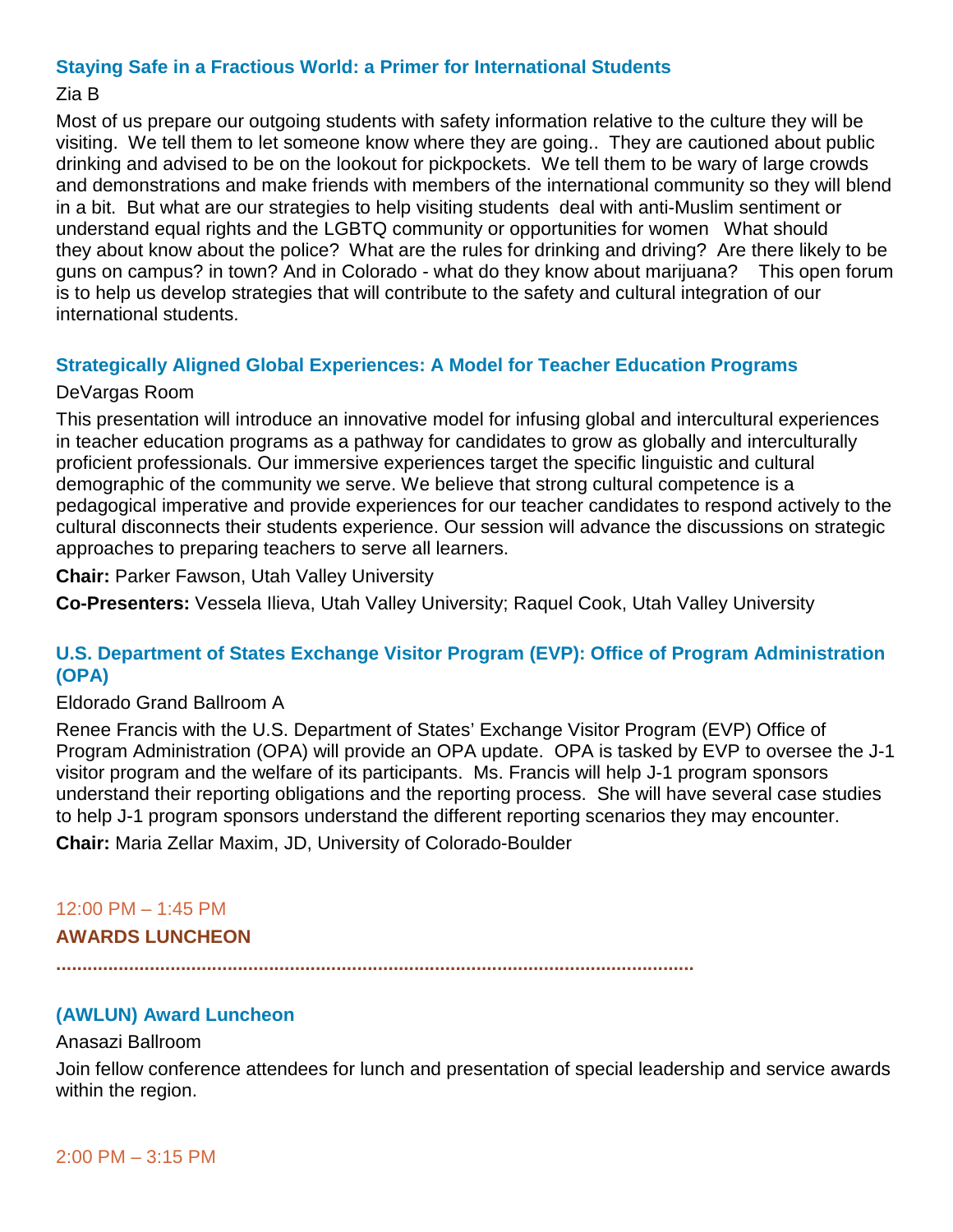#### **...........................................................................................................................**

# **Data Driving Decisions: Identifying Trends & Opportunities in Diversification Markets**

DeVargas Room

As the international student market becomes increasingly competitive, understanding key diversification markets is crucial to broaden the base for recruitment. Sharing trends and patterns of behavior from 23 million future students, this presentation helps identify the resilience of new markets and demonstrates how student preferences are shifting in different markets.

With pressure to tighten international marketing budgets, a data driven approach helps to inform strategy and lead to improved marketing efficiency. A case study in International Digital Recruitment from a Region II university (presenter TBD) will share how the data presented can inform a recruitment plan that targets online research behaviors and preferences.

**Chair:** Chris Markey, Hotcourses Inc.

## **Making the Case for Innovative Returnee Programming: From Theory to Practice**

#### Zia A

Current research and dialogue in the field of international education affirm that a critical learning period begins upon a student's return from a study abroad program. International education organizations and institutions across the US work against limited resources to create innovative programming that meets the developmental and learning needs of returned students. In this session, we will present theoretical models of returned student engagement alongside practical applications of programming integration using a variety of organization and campus models. Attend the session to learn not only why returnee programming is essential to campus internationalization, student development, and civic engagement, but also how to implement this important programming by aligning student learning needs with the strategic goals of your office or institution.

**Chair:** Chelsea Kindred, Academic Programs International **Co-Presenter:** Beth M. Laux, MPA, University of Utah

## **Partners or Competitors: Collaborative Marketing with Study Abroad Organizations** Zia B

There is often tension between education abroad offices and Study Abroad Organizations. Many offices view these organizations as competition. The University of Arizona and CEA have developed a collaborative, and complementary, marketing program that ensures the success of both organizations, and most importantly places emphasis on the best experience for our collective students. This session will discuss specific initiatives and strategic plans that include unique program models, combined usage of student ambassadors, joint-branded marketing materials, sharing of resources, support of events, and open communication as the keys to a productive and positive relationship.

**Chair:** Frank Camp, University of Arizona **Co-Presenters:** Sara Troy, M.S., CEA Study Abroad; Donella Ly, University of Arizona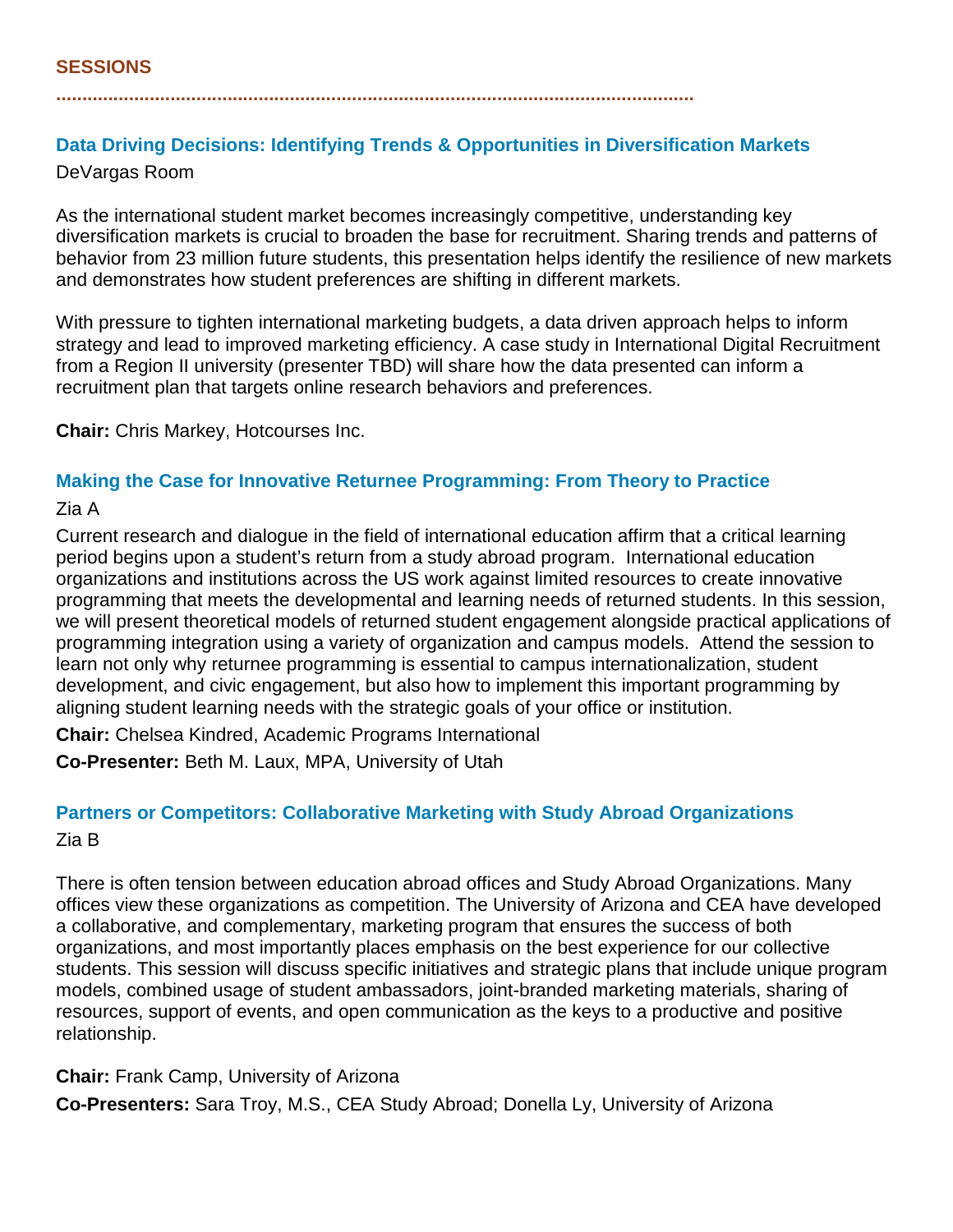## **The Wheel in My Hand Keeps on Turning: Tools and Strategies for Guiding a Student on OPT Dates and Processing Timelines**

#### Eldorado Grand Ballroom A

International student advisors have developed various means to deal with the challenges of how to best provide information to students about their options when it comes to application submission time frames and various guidelines when filing for Optional Practical Training (OPT) benefits.

In light of the possibility of SEVP instituting SEVIS terminations based on the accumulation of 90 days of unemployment, the importance of communicating options and information in a highly effective manner takes on even greater importance.

This session will provide a robust opportunity to review strategies for OPT advisement related to filing timelines and scheduling of OPT dates. This session will also showcase an innovative and useful tool that can be used during advisement which provides a visual and tactile approach to timeline comprehension.

**Chair:** Shane Prosser, BA Communications, Arizona State University

**Co-Presenters:** Deborah A. Parris, MS Leadership, Embry-Riddle Aeronautical University; Kathleen Lueppker, Bachelor of Arts in Global Studies, Arizona State University, Mesa Community College

## **Turning Global Students into Global Leaders**

Zia C

International students and study abroad alumni are a key resource for creating a internationaly focused campus and community. This session focuses on building upon the skills of internationallyminded students in order to help them become leaders on campus and in their future careers. The University of Arizona's Global Ambassador program seeks to turn global students into global leaders. Join us in discussing how to bring a similar model home to your institution.

**Chair:** Noelle Sallaz, MA Higher Education, University of Arizona

**Co-Presenter:** Katie Van Wyk, University of Arizona

## **Updates from the U.S. Department of State - ECA (Exchange Visitor Program)**

#### Eldorado Grand Ballroom B

Ami Frey will provide updates from the U.S. Department of State - ECA (Exchange Visitor Program). Ami has been a Program Analyst in the Office of Designation, Academic and Government Programs since June 2014, and supports NAFSA Regions I-IV, Research Institutions, and Government programs. She previously worked in the Europe and Eurasia Fulbright Office, also within the Bureau of Educational and Cultural Affairs. Prior to joining the Department, she worked on State Department programs as an ARO at both Georgetown University and the Academy for Educational Development.

**Chair:** Maria Zellar Maxim, JD, University of Colorado-Boulder

3:45 PM – 5:00 PM

**SESSIONS**

**...........................................................................................................................**

## **Creating Global Citizenship: 45 Years of Harlaxton**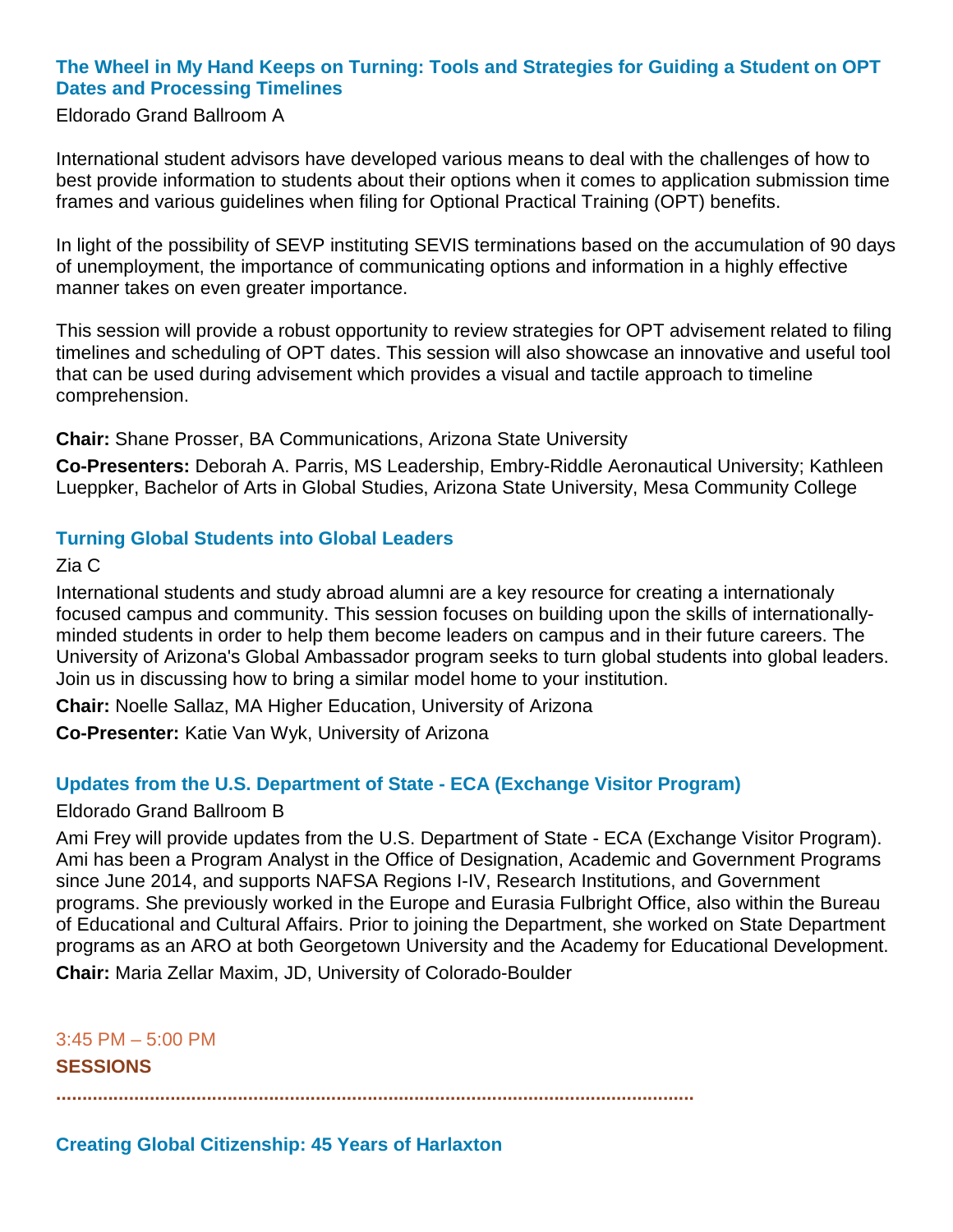## DeVargas Room

Harlaxton College has been educating US students for 45 years. Our base in the UK allows us to work with students at a very personal level and create global citizens. Over our 45 years we have collected different information and data to determine Global Citizenship. We have changed this data collection to a pre test/ post test survey and targeted intervetions to move the mark on Global Citizenship for our students. This session will review our history of creating global citizens and specifically look at our current data and the signifiance we are finding in our students on the measures of Global Citizenship.

**Chair:** Holly Carter, PhD, University of Evansville

#### **Curricular Practical Training, and How to Navigate the New SEVP Guidance**

#### Eldorado Grand Ballroom A

Curricular Practical Training is seen differently by many schools at colleges around the U.S., with the new SEVP guidance that will be 'coming soon' from SEVP many schools are concerned. We will discuss the nuances and strategies that can be used to combat some of the possible new guidance from SEVP and how you can better serve your students in their pursuits from internships and practical training. We'll discuss the current regulations, guidance and what your school may be already be doing. Come join the discussion!

**Chair:** Nathanial Lynch, M.S., University of Colorado Denver | Anschutz Medical Campus **Co-Presenter:** Amy Bello, M.A., University of Colorado-Denver

## **Data Visualization for Education Abroad: How to Tell Your Story with Tableau**

Zia B

Data visualization is everywhere and is an increasingly powerful force which can shape the many facets of Education Abroad (EA).

For EA professionals, this presents a number of unique challenges and opportunities. This session will arm attendees with a practical, ready-to-go toolbox of tips and techniques for using interactive data visualization to communicate EA data. We will bring together interactive dashboards using data exports from Abroad101, Terra Dotta, and other databases to show how data visualization can assist us in interpreting data and supporting strategic EA goals.

Attendees will leave with a better understanding of how to tell stories through interactive visual dashboards.

This session will also show how EA professionals can take advantage of storytelling opportunities afforded by Tableau Public and the interactive data visualization revolution.

**Chair:** David Wright, PhD, University of New Mexico-Main Campus

**Co-Presenters:** Charla Henley, University of New Mexico-Main Campus; Laura Thornes, M.Ed., Colorado State University Office of International Programs; Annette Mares-Duran, University of New Mexico-Main Campus

## **Graduation and Beyond! Advising for International Students on Immigration Issues as They Launch Their Careers**

Eldorado Grand Ballroom B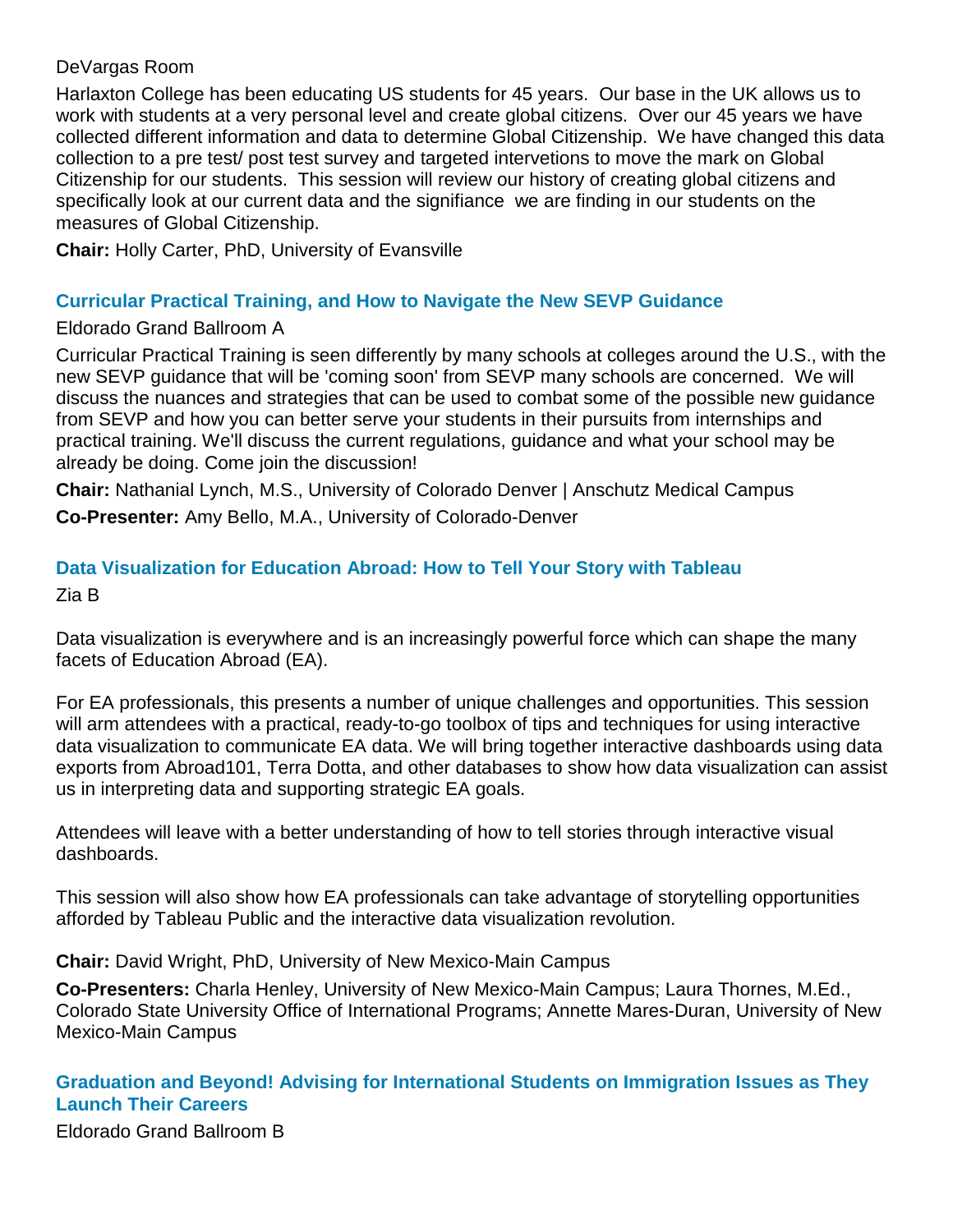This session focuses on the unique challenges F-1 students face with respect to US immigration system and its requirements and restrictions as they launch their careers. We will engage in guided discussions on best practices and institutional trends to ensure as smooth a pathway possible from OPT, to H1B, to employment-based Permanent Residency. We will also address how to best assist students in planning a career path that takes immigration issues into account and talking to employers about employment-based visa sponsorship. Participants will be able to anticipate the questions that graduating students are asking, or should be asking; understand the impact that immigration-related concerns have on long-term career planning in the current job market; and guide students in understanding their own priorities, developing a career plan (and a backup plan) that takes into account the limitations of the US immigration system, and successfully launching their US careers.

## **New Models for Pre-departure Orientation for Today's Students**

#### Anasazi Ballroom North

For too long, pre-departure orientation in education abroad has been something that many institutions and organizations modeled after the traditional lecture method of teaching known to academia. Our students today are savvy consumers of media who expect personalized experiences that engage them. Since most of us now work with students from diverse backgrounds going to diverse regions of the world, it has become increasingly challenging to deliver engaging pre-departure content. This session will share the lessons learned from two universities as they overhauled their pre-departure orientations. One institution will discuss transforming its orientations into large conferences that empower students to seek the information most relevant to them while another will share how it created workshops, activities, and resources that truly engage students.

**Chair:** Kyle Rausch, M.S., Arizona State University

**Co-Presenter:** Alyson Roberts, MPA, Montana State University

## **The Internet Can Be Your Friend: Online Tools in International Credential Evaluation**

## Zia C

Not everyone has access to a vast library of credential evaluation publications. In this session, professional credential evaluators from Foreign Credits, Inc. and Educational Credential Evaluators (ECE) share their favorite resources for advanced research in comparative education systems, grade conversion and GPA calculation, document verification, authentication and translation, among others, all available at your fingertips. The presenters will discuss how to vet and utilize English- and foreign language evaluation tools and online research methods for accurate and efficient credential evaluation, emphasizing free and public resources, and share best practices from the industry.

**Chair:** Aleksander Morawski, Foreign Credits Inc.

**Co-Presenter:** Martha Van Devender, Educational Credential Evaluators, Inc. (ECE)

## 5:15 PM – 6:15 PM **STATE UPDATE MEETINGS**

**...........................................................................................................................**

## **State Update Meeting: Arizona**

Eldorado Grand Ballroom B **Chair:** Katie Van Wyk, University of Arizona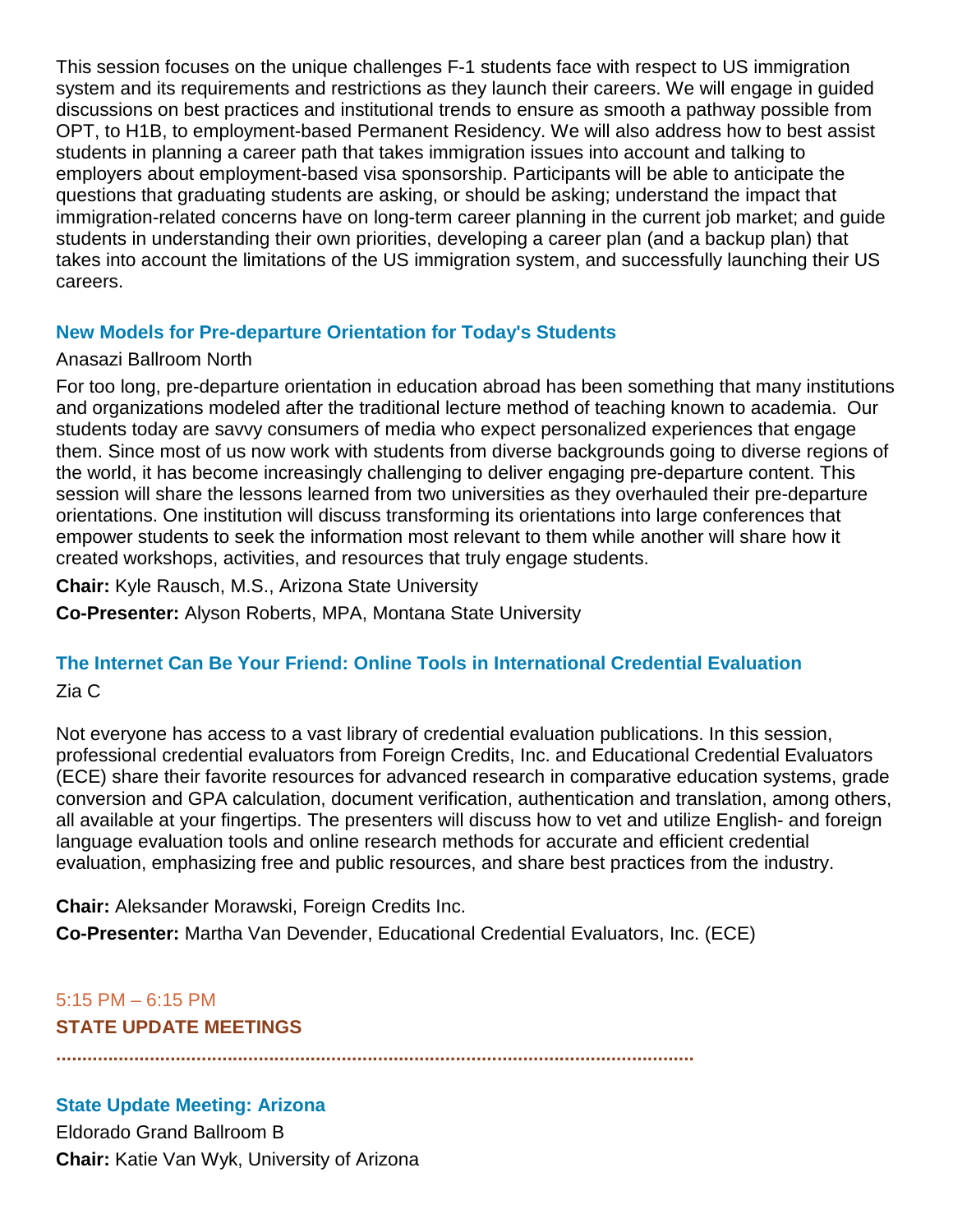#### **State Update Meeting: Colorado**

Eldorado Grand Ballroom A **Chair:** Nathanial Lynch, M.S., University of Colorado Denver | Anschutz Medical Campus

**State Update Meeting: Kansas**

Zia C **Chair:** Michael L. Ediger, University of Kansas

#### **State Update Meeting: Montana**

Anasazi Ballroom North **Chair:** Mary Nellis, MT State Rep, NAFSA Region II, University of Montana-Missoula

#### **State Update Meeting: Nebraska**

Zia B **Chair:** Stephen Mattos, University of Nebraska-Lincoln

#### **State Update Meeting: Utah**

Zia A **Chair:** David Settle, Brigham Young University International Services

## **State Update Meeting: Wyoming**

The Chapel **Chair:** Sara Robinson, MA, University of Wyoming International Programs

## **State Update Meetings: New Mexico**

DeVargas Room **Chair:** Pablo Torres, University of New Mexico-Main Campus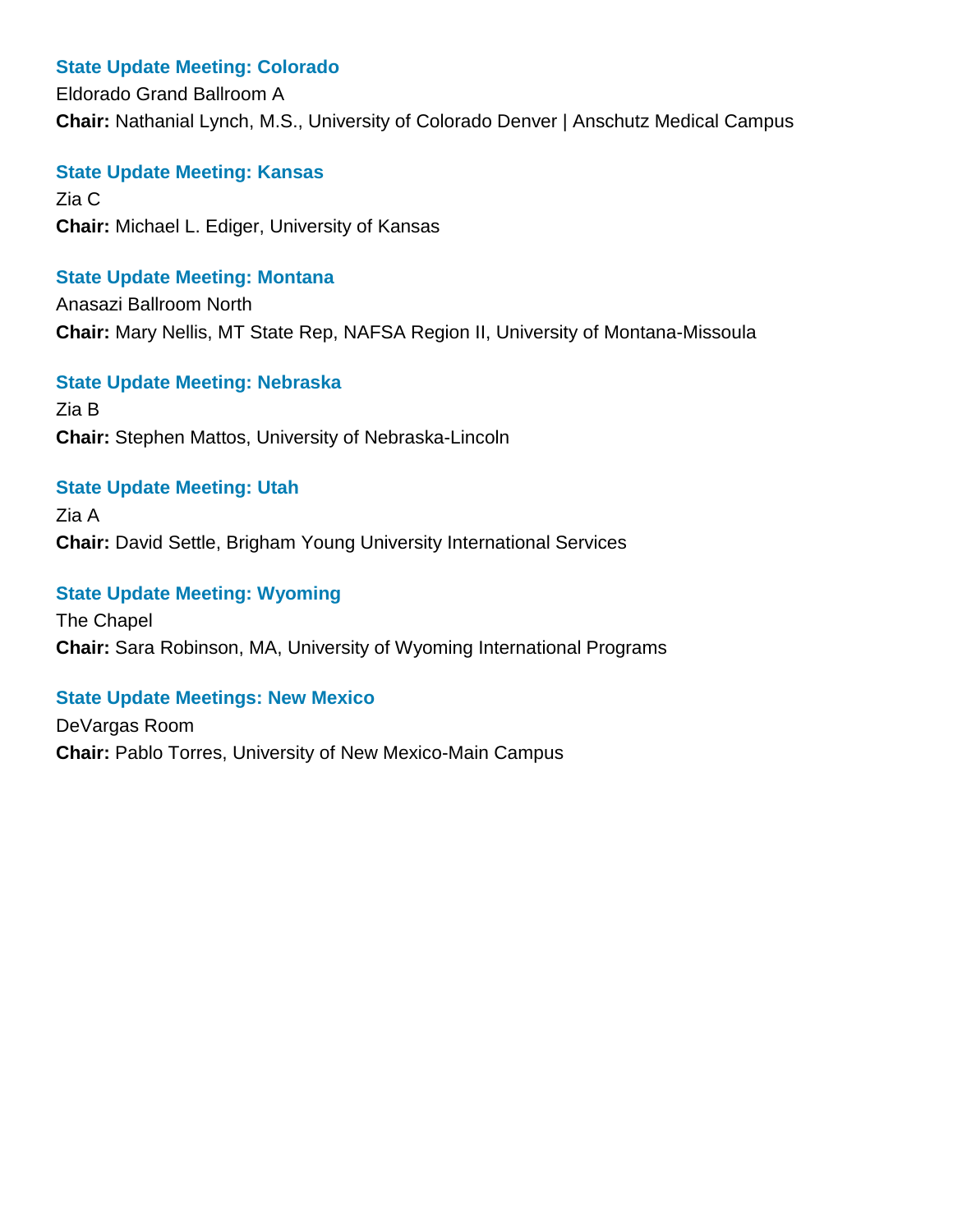# **Thursday, November 3, 2016**

#### 6:45 AM – 9:15 AM

**MORNING HIKE ON ATALAYA TRAIL (Registration required)**

**...........................................................................................................................**

## **(HIKE) Morning Hike on Atalaya Trail hosted by St. Johns College**

Connect with your colleagues and watch the sunrise while you hike the Atalaya trail near the campus of St. Johns College…complete with a breakfast burrito and coffee! Participation is limited due to transportation needs.

9:00 AM – 10:15 AM

**SESSIONS**

**...........................................................................................................................**

## **100K Strong in the Americas Grant Report: Three Community Colleges Partnering with SENA Colombia to Increase Study Abroad**

Zia A

Of the students who study abroad from the US about 3% come from community colleges. Snow College, Flathead Valley Community College, and Central New Mexico Community College (all in NAFSA Region II) were winners of the 100K Strong in the Americas grant to partner with SENA Colombia in 2016. The grants involved reciprocal student/teacher exchange. Each will discuss their projects for the grant, benefits, and lessons learned from setting up student exchange projects in a community college.

**Chair:** Alexander Peterson, MAT, Snow College

**Co-Presenter:** Diane E. Burke, MBA, Central New Mexico Community College

## **Education Abroad Visa Updates**

#### Anasazi Ballroom North

Obtaining visas for students at US institutions wishing to study abroad is an ongoing challenge. This session will give a brief overview of the visa process and an update on the changes in international visa regulations with special attention paid to the UK, Spain, Italy, France and other Schengen Countries. Session participants with concerns about the process of getting visas to study abroad you in any other country are also welcome to bring these questions to this session where they can be discussed during the question and answer period.

**Chair:** Timothy Lynn Elliott, PhD, Brigham Young University International Study Programs **Co-Presenter:** Hannah Farrar, University of Colorado-Boulder

## **H-1B Yourself! A Fun and Practical Approach to Understanding the Role of the H-1B in the ISSS Context**

#### Zia B

With an interactive approach, this session provides international student advisors with a framework for understanding the role of the H-1B employment visa and how it relates to international education.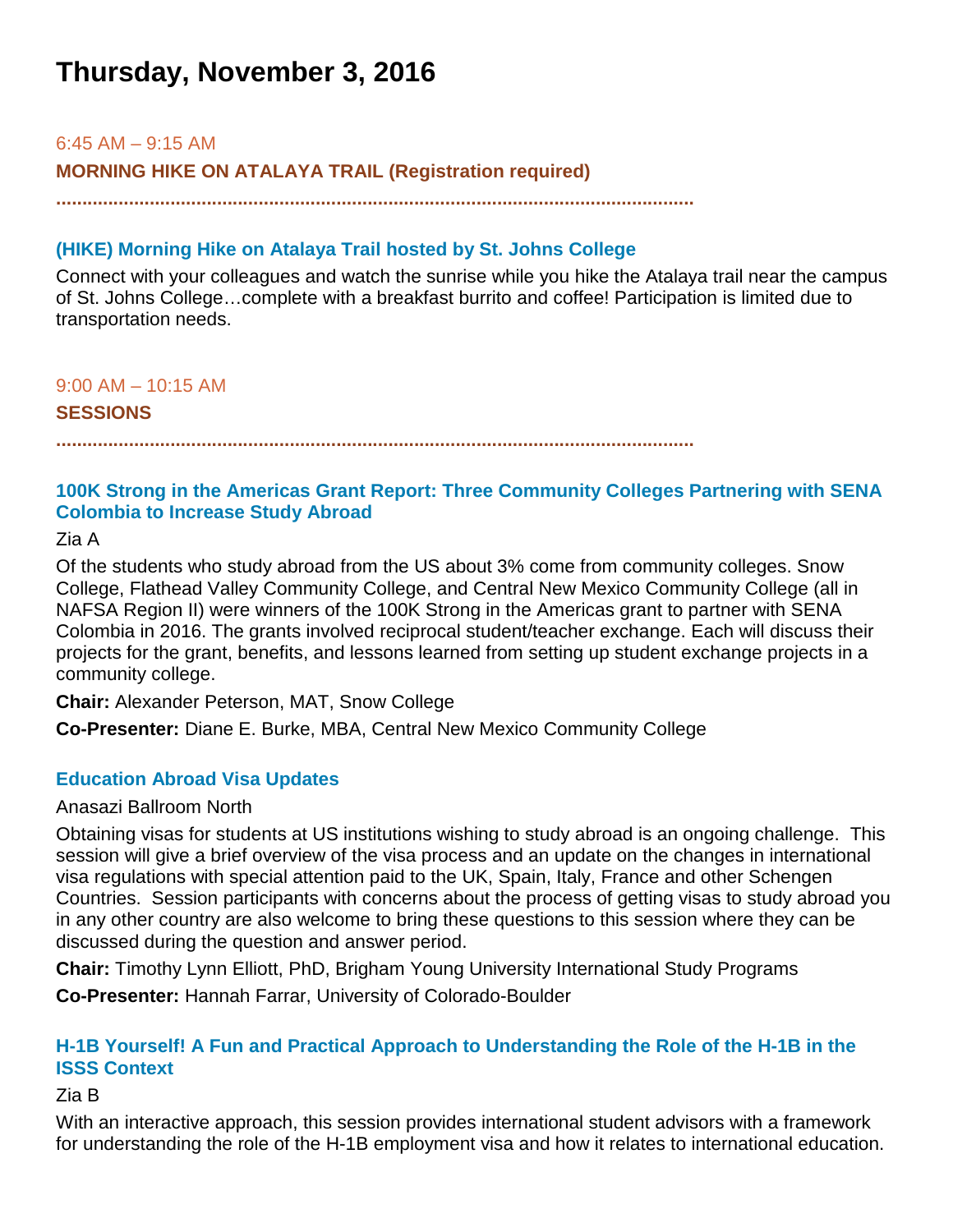Beginning with an overview of the primary purpose of the H-1B, we proceed to key eligibility requirements and employer obligations. Specifically, using audience participation and feedback, we explore the definition of a "specialty occupation" and prevailing wage requirements. Using role play and discussion, we conclude by briefly exploring the alternatives often considered in lieu of an H-1B, examining the basic advantages and disadvantages of H-1B alternatives, including the J-1, O-1, TN, and F-1.

**Chair:** Julie Wilbers, MA, University of Colorado-Denver Office of International Affairs **Co-Presenter:** Steven G. Williams, JD, Ogletree, Deakins, Nash, Smoak & Stewart, P.C.

#### **Overcoming Stigma: Mental Health Awareness for International Students and Scholars**

#### Eldorado Grand Ballroom A

This session will discuss mental health awareness for students from around the world, including a case study on Chinese international students. Topics of interest include: common mental health concerns, obstacles that prevent international students from seeking mental health treatment, and how to overcome these barriers through effective resource use and on-campus programming.

**Chair:** Jennifer D. Frankel, International Student Insurance

**Co-Presenters:** Deborah A. Parris, MS Leadership, Embry-Riddle Aeronautical University; Boshi Wang, M.Ed. Candidate, Northern Arizona University; Andrew M. Janusz, Northern Arizona University Center for International Education

## **Recognition of Refugee and Other Non-Verifiable Credentials**

DeVargas Room

According to the United Nations High Commissioner for Refugees [UNHCR], worldwide displacement is at a record high. Wars, civil strife, religious persecution, economic migrations, and natural disasters: all of these are struggles facing humankind today. So how do they impact international education? Without proper documentation of studies, displaced persons and refugees are at a serious disadvantage if they wish to pursue further education. Admitting these students to your institution can be a challenge. We will define the problem and the relevant populations, discuss what crucial student data is needed, and offer best practices for the development of a university admission process for persons with unofficial or non-verifiable credentials. The current practices regarding these populations at a major public research institution will also be discussed.

**Chair:** Martha Van Devender, Educational Credential Evaluators, Inc. (ECE) **Co-Presenter:** Nathanial Lynch, M.S., University of Colorado Denver | Anschutz Medical Campus

## **Study Abroad for Non-Traditional Students**

## Zia C

The session will focus on presenting and discussing study abroad education geared specifically for non-traditional students. In our experience with our own study abroad courses we have found that all students have benefited greatly from the study abroad experience but the non-traditional students may find the experience even more enriching. The potential relationship between life experiences of non-traditional students and the value of study abroad experiences will be discussed in this session. Subsequently, an exploration of how to better reach all students to connect with these life experiences will also be presented.

**Chair:** Jennifer Bradford, PhD , Metropolitan State University of Denver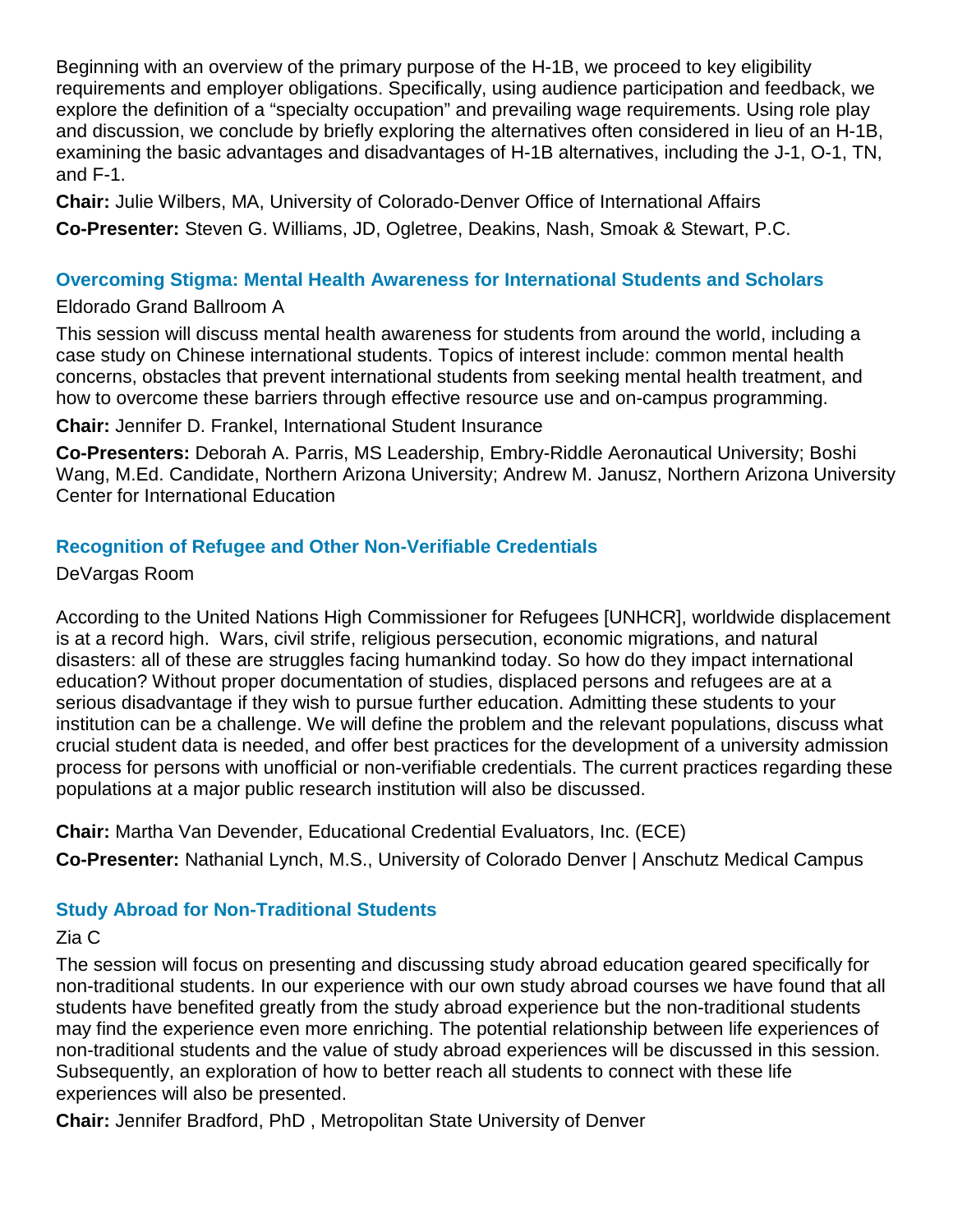**Co-Presenters:** Jennifer E. Capps, PhD, Metropolitan State University of Denver; Jennifer Provizer, Metropolitan State University of Denver Institute for International Education

## **U.S. Department of State, Bureau of Consular Affairs**

#### Eldorado Grand Ballroom B

Nancy McCarthy (U.S. Department of State, Bureau of Consular Affairs) will speak about currently trending issues in the world of Consular Affairs and how these trends may impact international student and scholars. Best practices and current visa acquisition concerns will also be addressed. Nancy is a Foreign Service officer. She has served in Mali, Burkina Faso, Kenya, Haiti, and Washington, DC and has been doing consular work for over 20 years. She holds primary and secondary teaching certificates and has a Masters in Counselling Psychology. Her husband is a retired USAID Foreign Service officer. Her younger daughter is married to an FSO and lives in Tokyo where she manages an exchange program for Japanese university women. Her older daughter is married to a Romanian opera coach who came to the U.S. on an F-1 visa to study at the San Francisco Conservatory of Music.

**Chair:** Maria Zellar Maxim, JD, University of Colorado-Boulder

**Co-Presenter:** Jeff Hashman, Pittsburg State University

**...........................................................................................................................** 10:15 AM – 10:30 AM **Coffee Break – Expo Hallway ...........................................................................................................................**

10:30 AM – 11:45 AM

#### **SESSIONS**

**...........................................................................................................................**

## **Breaking the Silence: Addressing Sexual Assault and Consent**

#### Eldorado Grand Ballroom A

This session will define sexual assault and consent and how we communicate these important concepts to international students. We'll discuss prevention, Title IX, staff training and best practices and requirements for educating our students and in dealing with occurrences. Our panel of educators will share their experiences on these issues to provide further insight on the topic. We will conclude with case studies and engage the audience in an open discussion.

**Chair:** Jennifer D. Frankel, International Student Insurance

**Co-Presenter:** Linda L. Melville, MIA, MA, University of New Mexico-Main Campus

## **Dual Degree Programs with International Partners**

Zia C

Dual degree agreements with international partners are a great way to recruit top-notch students and for graduates to give themselves a competitive edge in the job market. However, these agreements present risks to both the partners and the students participating. With preparation and a careful consideration of all parties involved in making the agreement work, dual degree agreements may be the competitive edge your school and students need.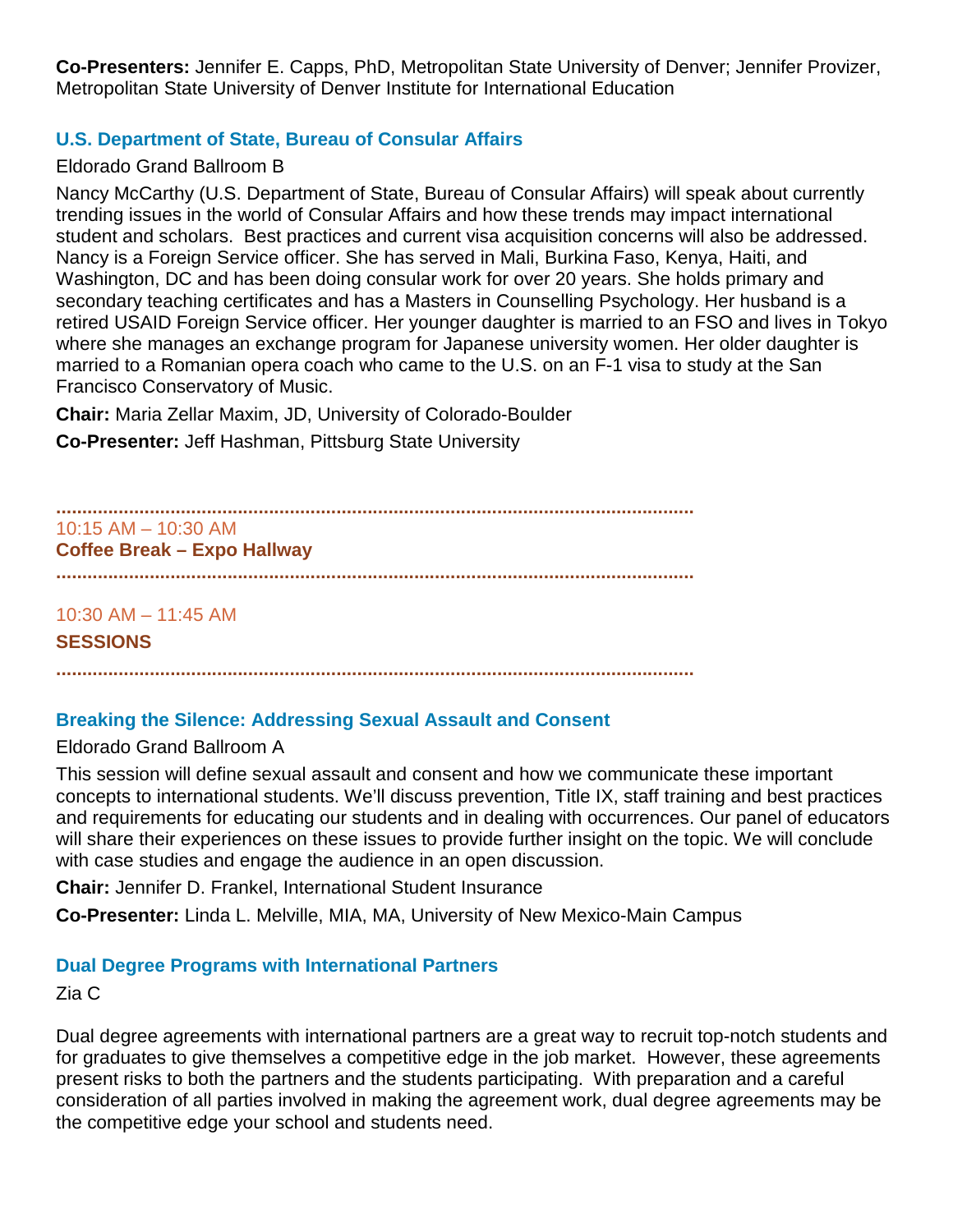**Chair:** Carrie Hesco, J.D., University of Wyoming

**Co-Presenter:** Sara Robinson, MA, University of Wyoming International Programs

## **International Education Leadership Roundtable**

Pinon Boardroom

The Region II team has not previously included a Knowledge Community Represenative from the IEL community. Our region has an array of institution types with novice and veteran senior international officers alike. Join this roundtable discussion as we explore interest in and development of our regional IELKC. We have common institutional goals and challenges, which could benefit from a collective discussion of best practices and solution based strategies. We seek to strengthen our regional network and develop stronger relationships with fellow SIO's, pursue joint professional development opportunities, and build a resource base that enables SIO's to propel their initiatives and institutions forward.

## **Student Exchange Visitor Program (SEVP) Update**

Eldorado Grand Ballroom B

The local SEVP field representative will present on recent SEVP news and updates, addressing hot topics and upcoming SEVP guidance.

**Chair**: Maria Zellar Maxim, JD, University of Colorado-Boulder

**Co-Presenter:** Jeff Hashman, Pittsburg State University

## **Teaching Our Chinese Students**

DeVargas Room

Our Chinese student population is changing, and the students coming into our programs bring a host of new challenges for instructors. The Chinese student of today may appear listless and disengaged, but is far from it. This presentation will give background on the changes in Chinese society that have precipitated this new breed of students and will give insight on how to practically address these issues in the classroom.

**Chair**: Tiffany Learned, University of Kansas **Co-Presenter**: Jenny Selvidge, University of Kansas

## **Trip to Partnership: Changing the Conversation Around Healthcare and Nursing Experiences Abroad**

Zia B

Current programming in international healthcare uses outcome based measures to determine efficacy. Montana State University's Office of International Programming and College of Nursing are currently collaborating on creating a structural shift to transition stand-alone programs into multidisciplinary experiences in conjunction with our partner organizations. By focusing on cross-cultural communication and program outcomes, we hope to maximize short term opportunities while enhancing long-term results.

**Chair**: Krysta Gorder, Montana State University

**Co-Presenter**: Drewry Westerman, MS, MPH, FNP-BC, Montana State Unviersity College of Nursing

## **Two Offices, One Journey: Financial Aid and Education Abroad**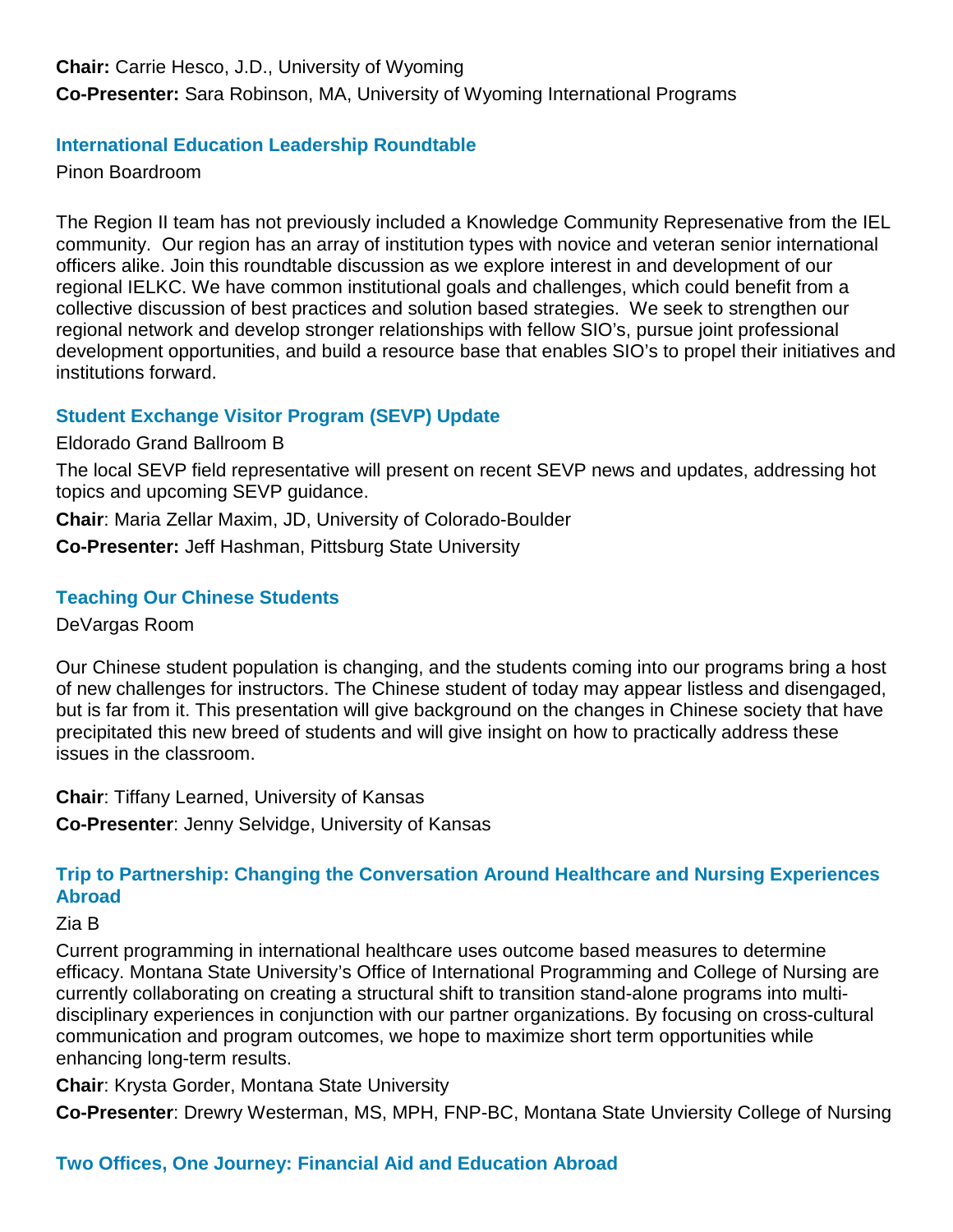## Zia A

The relationship between Colorado State University's Education Abroad and Office of Financial Aid has allowed both offices to be more efficient in student outreach, overcoming barriers, and enhancing the educational experience for students. After over a decade of working closely together, the offices have built extensive programming; which creates a mutually beneficial relationship for staff and students. Come hear more about what each office has learned over the years, and be prepared to share your experiences in working with your financial aid offices.

**Chair**: Laura Thornes, M.Ed., Colorado State University Office of International Programs **Co-Presenter**: Erica Norris, Colorado State University

**12:15 PM – 2:00 PM SESSIONS**

**...........................................................................................................................**

#### **(BOOK) Book Discussion: Americanah**

Draft Station Restaurant (60 E San Francisco St)

Join colleagues for a discussion if you've read the book "Americanah." The book discussion will take place at the Draft Station restaurant. Attendees will pay for their own meal. Meet at the restaurant at 12:15pm. 60 E San Francisco St, Santa Fe, NM 87501 We will discuss the book, Americanah by [Chimamanda Ngozi Adichie](https://www.goodreads.com/author/show/11291.Chimamanda_Ngozi_Adichie?from_search=true&search_version=service) over lunch. All participants will be expected to purchase their own lunch.

**Chair**: Maria P. Beebe, MA in Political Science, Kansas State University

**Co-Presenters:** Sara Thurston, PhD, Kansas State University Office of International Programs; Inger M. Bull, PhD, Colorado College Office of International Programs

**2:00 PM – 3:15 PM SESSIONS**

**...........................................................................................................................**

## **Addressing International Student Academic Integration Issues at Small, Medium, and Large Higher Education Institutions**

Zia A

Higher education institutions, across the U.S., find they are grappling with significant challenges in the academic integration of their foreign student populations. As international student enrollment continues to grow on American college campuses, schools are having to both bolster their existing student support services and develop new, innovative, academic support programs to increase retention, graduation rates, and overall satisfaction of their international students. Professionals from across Region II will share about the unique challenges and institutional initiatives they have implemented to facilitate greater international student academic success. English language skill development, reading and writing support, academic integrity and plagiarism, classroom participation, presentation skills, and faculty communication will be discussed.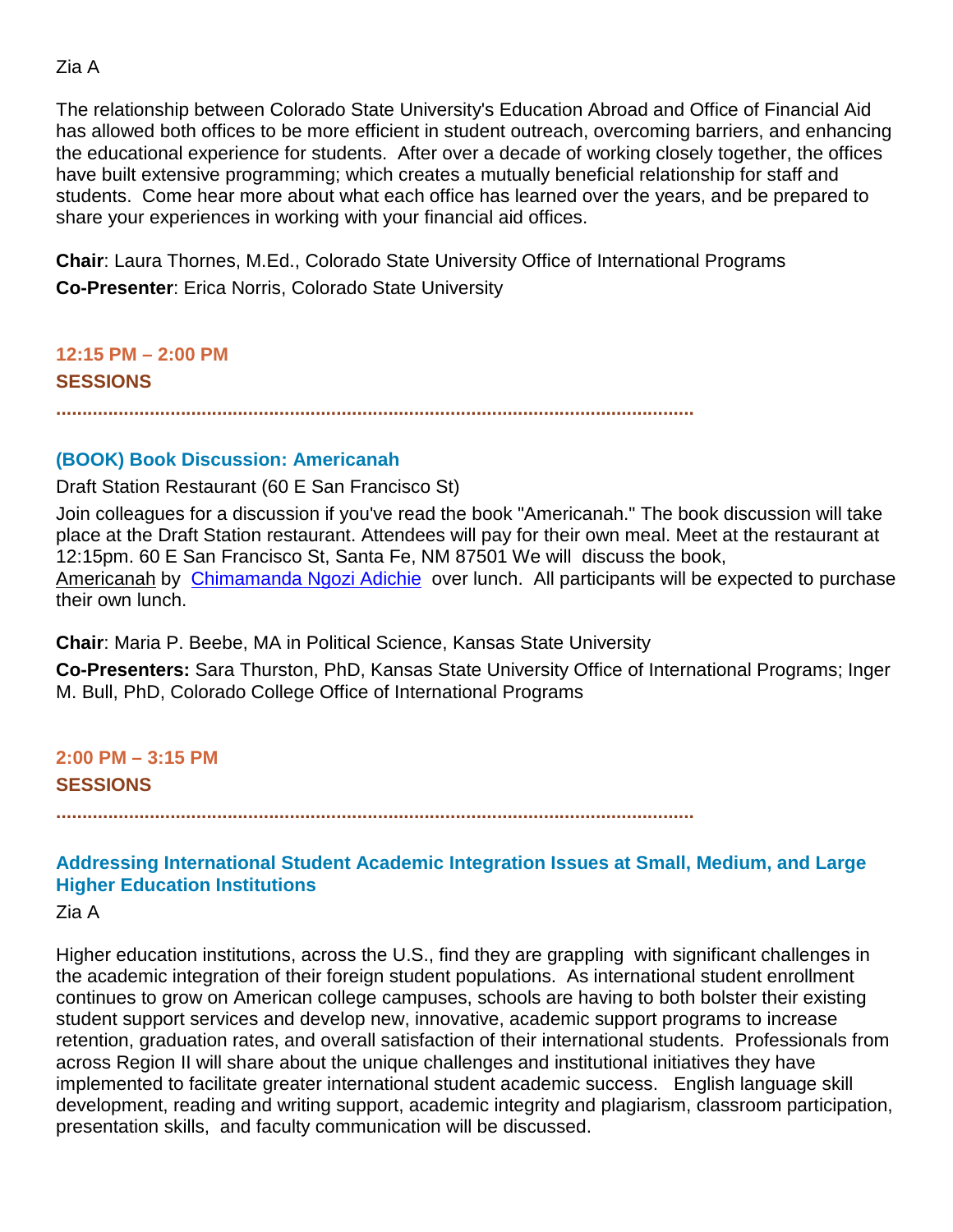**Chair**: Holly Frohlick, MA-Int'l Education, Arizona State University

**Co-Presenters:** Paige Progar, M.A. Education, University of Colorado-Boulder Office of International Education; Tracy Falconer, University of Nebraska-Kearney; Ruby Cheng, MBA, University of Colorado-Colorado Springs

## **All About SEVIS Terminations - The Good, the Bad, and the Ugly**

Eldorado Grand Ballroom A

This session will discuss different types of SEVIS terminations, SEVIS termination deadlines, reinstatement issues, and how to communicate with students regarding terminations (before and after). The consequences of termination will be discussed as well.

**Chair**: Maria Zellar Maxim, JD, University of Colorado-Boulder

## **Employment Strategies for International Students**

Anasazi Ballroom North

We will facilitate a discussion on different strategies and best opportunities that help international students to find jobs in the United States after graduation.

## **Finding Your Place in NAFSA Leadership**

Zia B

Engage in the field of international education by serving as a NAFSA member leader either regionally or nationally. Learn about the application process and discover opportunities available at every level of your career and for every level of commitment. NAFSA's various leader positions influence public policy, the path of the organization, and the services provided to international educators.

**Chair**: Mary Nellis, MT State Rep, NAFSA Region II, University of Montana-Missoula

**Co-Presenters:** Jennifer Gay, Fort Lewis College; Emily Hassenstab, MPA, University of Nebraska-Omaha

# **Internships in Non-Traditional Destinations: Opportunities Outside the Mainstream**

Zia C

With over 50% of US students studying abroad in Europe, internships placements outside of the mainstream destinations can offer students opportunities they would not have had elsewhere. Given that 75% of the world's populations live in Asia, Africa and Latin America is would seem logical to offer more opportunities in these locations.

The session will first look at what we in the field consider as non-traditional destinations for internships. We will then review the types of placements, the benefits, challenges and considerations for planning internships in non-traditional destinations, and look at issues such as ethics, risk management and support structures. We hope the information will enable faculty and international offices to better advise students in this area, while diversifying the portfolios for their universities.

## **Chair**: Heilwig Jones, Kaya Responsible Travel

**Co-Presenter**: Aaron Rose, MPA, Brigham Young University David M. Kennedy Center for International Studies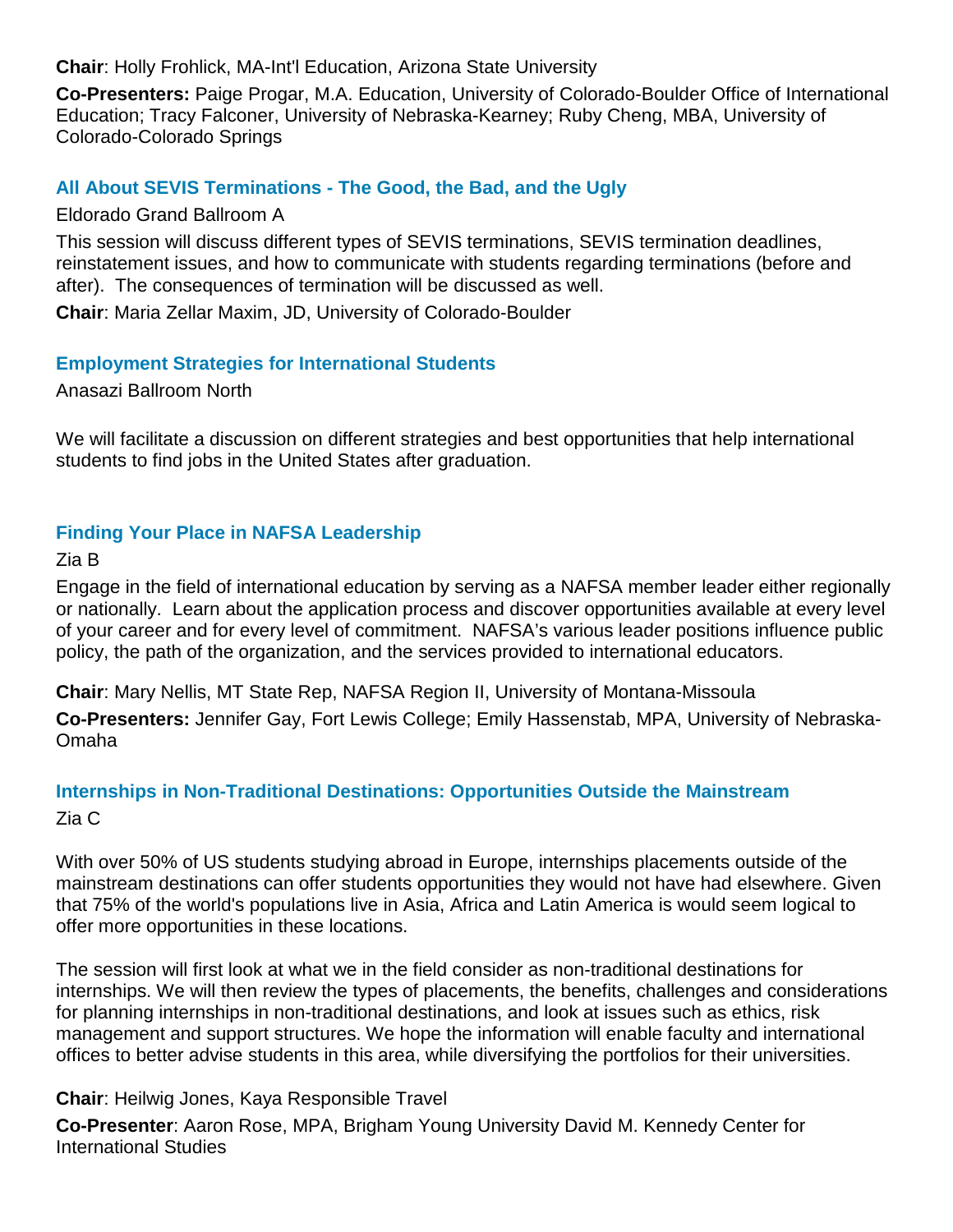## **Serving Those Who Have Served: Interrogating Barriers for the Missing Veteran Student Population in Study Abroad**

Eldorado Grand Ballroom B

In the myriad discussions on diversity in study abroad, a critical group remains largely absent from the conversation: Veterans. While we increase financial programming to reach underrepresented students, our 500,000 US Veteran students already have access to \$4 billion in education funding. They are more likely to be first-generation, more likely to be a student of color, *and* are 75+% male a diversity trifecta. But it can be a challenge to reach Veterans, not only because of their unique personal and academic obligations, but our own lack of knowledge about their needs, their funding, and their culture. Through panelist experience, campus case studies, VA funding procedure models, and student Veterans themselves, this session will explore the intersection of Military and Academic culture, their barriers to study abroad, and opportunities for increased access.

#### **Chair**: Michelle Tolan, Butler University

**Co-Presenter:** Emily Garner, BA English, BA Spanish; MS Student Affairs in Higher Education (in progress), Colorado State University

## **3:45 PM – 5:00 PM SESSIONS**

**...........................................................................................................................**

## **Discussion of Adjustment Issues for Chinese Students at US Universities and Some Suggested Solutions**

#### Eldorado Grand Ballroom B

Many of us working with Chinese international students have noticed that some of them struggle to adapt to US academic environments causing academic integrity, general adjustment, and retention issues. Recent rapid increase in the number of Chinese students in US colleges has made the situation more urgent for long term successes. A recently publicized academic integrity scandal at a US institution has affected both the school's reputation and many Chinese students' academic careers. This session would provide a platform to discuss specific case studies – failures and successes from both IEM and ISSS areas – that will create a basis for creating an interdepartmental "solution network" to tackle the problems over the long haul. International education professionals from China and a Chinese student parent will also share ideas from their Chinese perspectives.

## **Enhancing Student Learning Through Co-curricular and Experiential Programming**

#### DeVargas Room

Co-curricular and experiential learning are cornerstones of education abroad, but have we designed our programs to capitalize on the benefits of student learning outside the classroom? Are students connecting the dots in a way that promotes critical thinking and develops transferable skills? In this session, we will present the benefits and limitations of co-curricular activities on education abroad programs. Presenters will discuss how institutions and organizations are overcoming obstacles to learning through innovative co-curricular and academic programming. Participants will conceptualize how to implement these strategies on their own programs and identify allies to help them achieve their goals. Join us to explore ways to help your students leverage their learning outside the classroom and encourage faculty to use effective learning structures abroad.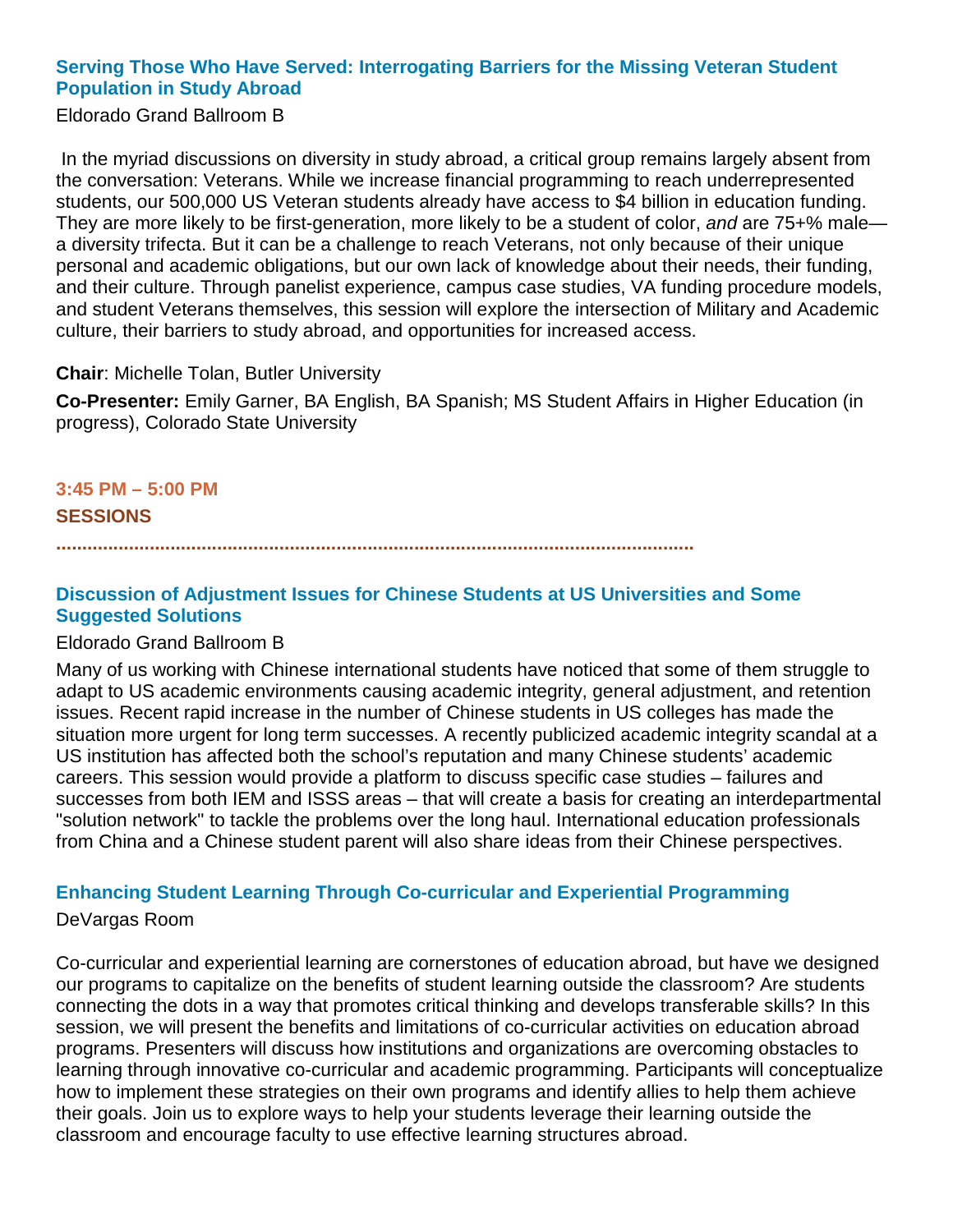## **Fearing Families? Positive Engagement Opportunities in the Study Abroad Process** Zia C

Discover methods for engaging families of students studying abroad. This session shares how to improve the chances for success abroad through expanded channels of communication and transparency for the family community. This includes emotional, health and safety, wellness awareness, staying connected, and non-invasive student support promoting independence and personal growth.

Upon completion of this session, any participant will be able to:

-Build a support community for study abroad families using familiar platforms and strategies -Effectively communicate the study abroad process to families of students studying abroad -Better understand the family/student dynamic and the challenges students and their support networks face when studying abroad

**Chair**: Anna Ebert, CEA Study Abroad

**Co-Presenters**: Emily Sauey, CEA Study Abroad; Kari Rankin, M.S, New Mexico State University

# **Holistic Advising for Sponsored Students: It's All About Relationships**

Zia B

Building strong, long-lasting relationships with sponsors, campus partners, and students (both at the individual and community level) is critical to the success of Sponsored Student programming – but how do you build that trust? The University of Utah hosts over 300 students sponsored by government bodies, NGOs, private companies, and foreign universities. This presentation will include specific situations and practical tips for holistically advising Sponsored Students from the point of view of the host institution and the sponsor. Case studies will be presented on how the U of U's SSP team engages specific Sponsored Student communities on campus as they navigate new cultural and institutional expectations, our communication strategy with sponsors, and an inclusive approach for collaborating with on-campus partners.

**Chair**: Jessica Schlotfeldt, University of Utah International Center

**Co-Presenters:** Kendra Taylor, University of Utah International Student and Scholar Services; Roya Zahed, Roya Zahed, World Learning

## **Miltary Accessions Vital to National Interest (MAVNI): What You Need to Know to Help Your International Students Navigate the MAVNI Process**

Zia A

This session will provide information about the MAVNI program. A U.S. Army recruiter will discuss the history of MAVNI, MAVNI requirements, and what it means to international students. SEVP will explain how the MAVNI program intersects with the F-1 regulations and provide guidance on how Designated School Officials can best assist their international students who are interest in MAVNI.

Please note: I have verbal confirmation an Army recruiter will be able to present . I have asked for the SEVP field reps' presence as well.